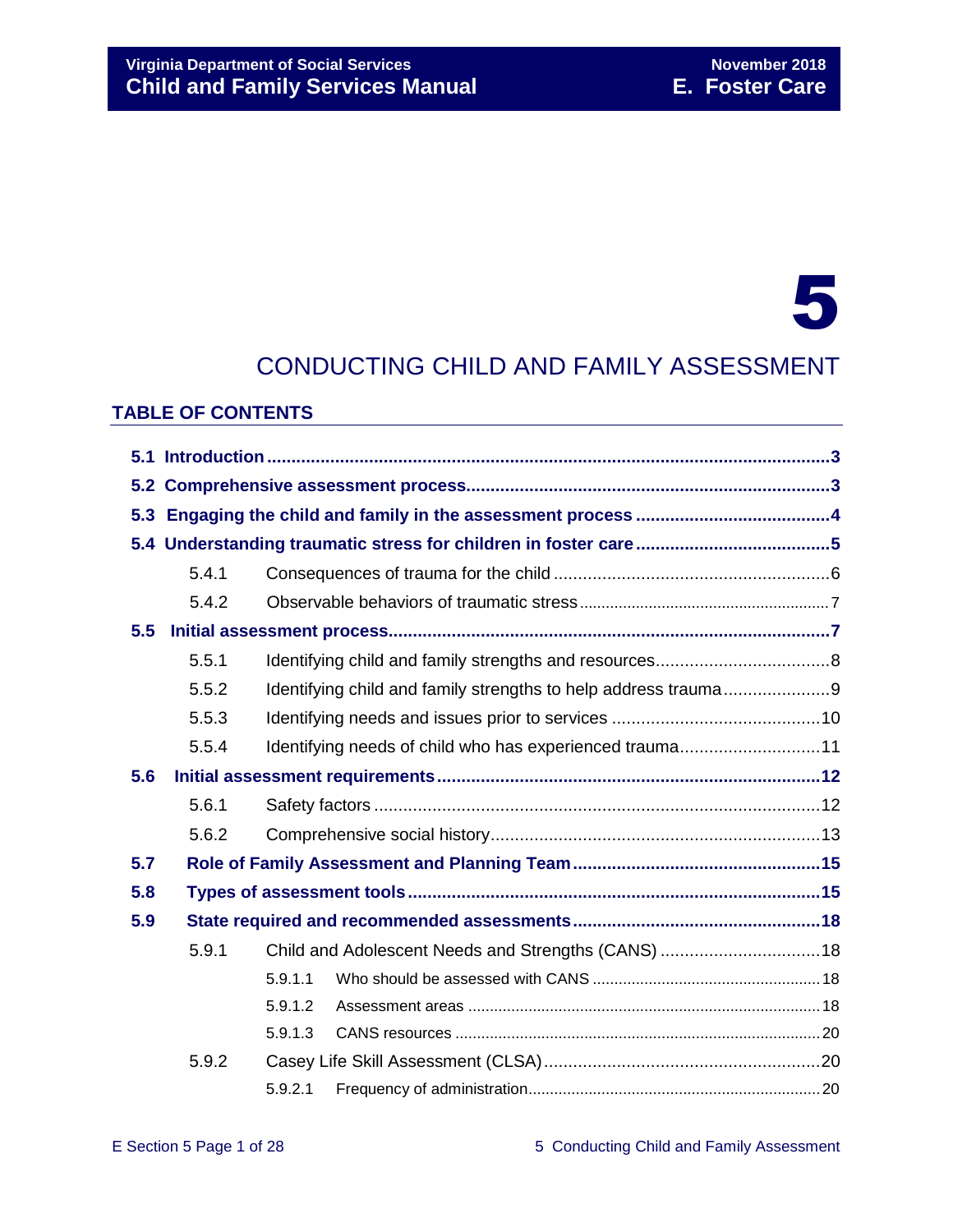| 5.11 |       |         |                                                              |  |
|------|-------|---------|--------------------------------------------------------------|--|
| 5.10 |       |         |                                                              |  |
|      | 5.9.5 |         |                                                              |  |
|      | 5.9.4 |         |                                                              |  |
|      |       |         |                                                              |  |
|      | 5.9.3 |         | Early Periodic Screening, Diagnosis, and Treatment (EPSDT)21 |  |
|      |       | 5.9.2.3 |                                                              |  |
|      |       |         |                                                              |  |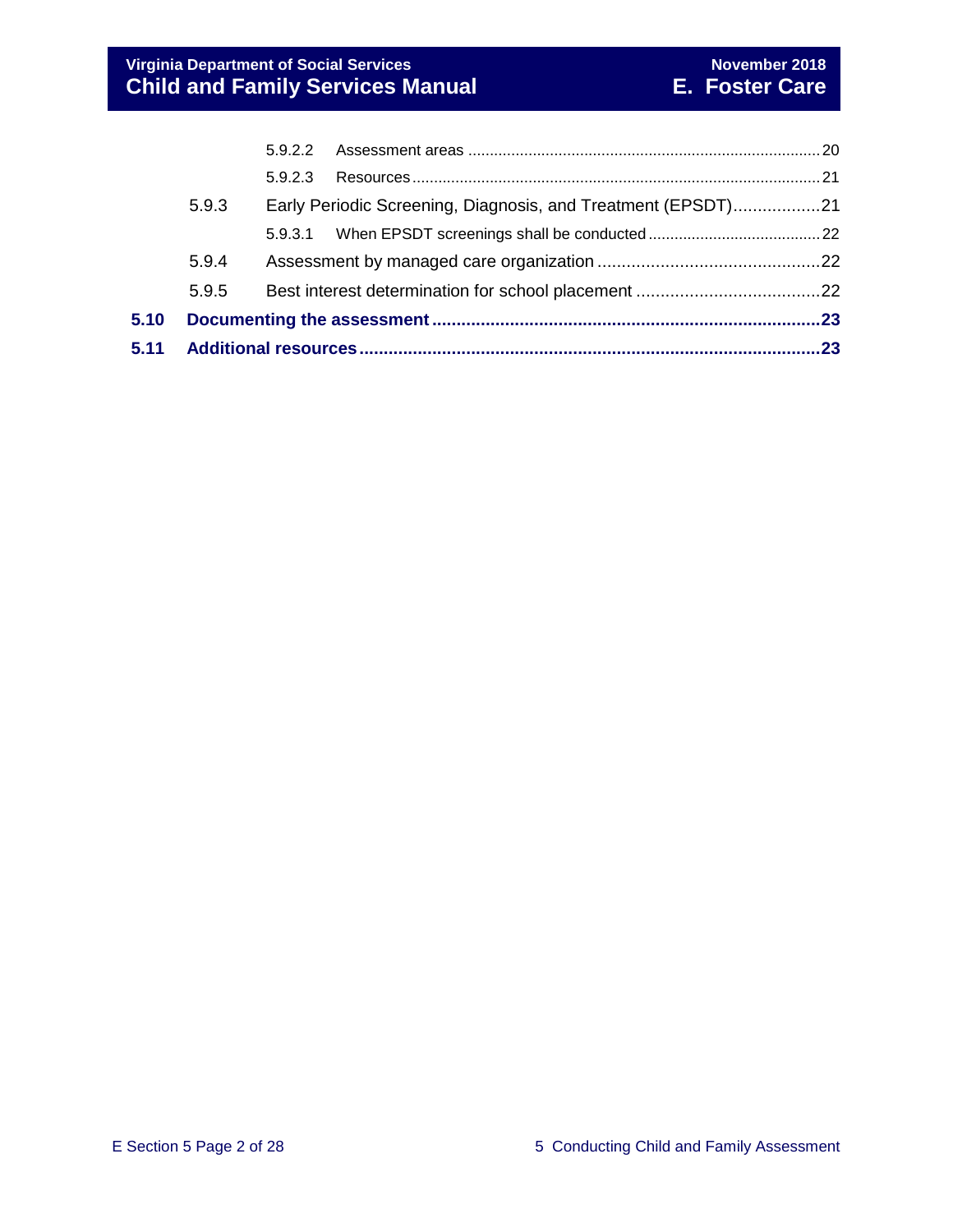# 5

# CONDUCTING CHILD AND FAMILY ASSESSMENT

# <span id="page-2-0"></span>**5.1 Introduction**

A comprehensive child and family assessment is the essential foundation for sound decision making in partnership with the child and family. Assessment involves the continuous process of gathering information from multiple sources over time using a strength-based approach to help evaluate, with the family, the most effective strategies for achieving safety, timely permanence, and well-being for their child.

The process should be driven by the strengths and needs of the child and family, rather than the availability of services. This approach expands the diverse resources available to support the child and family. It allows the strengths and natural supports of the child, family, and extended family, as well as the formal services of the child-serving agencies and community, to be creatively matched with the identified needs and issues. This process lays the foundation for creatively designing strategies, services, and supports during service planning and service delivery to improve outcomes.

# <span id="page-2-1"></span>**5.2 Comprehensive assessment process**

The assessment process begins with the family's first contact with the child welfare system and continues until the case is closed.

The comprehensive assessment is an ongoing process assessing the effectiveness of services provided to the child, birth parent or prior custodian, and foster and adoptive parents.

The effectiveness of services provided and the need for additional services shall be assessed every three (3) months if the goal is to return home and at least every six (6) months after placement for as long as the child or youth remains in foster care.

During a comprehensive family assessment, the service worker should: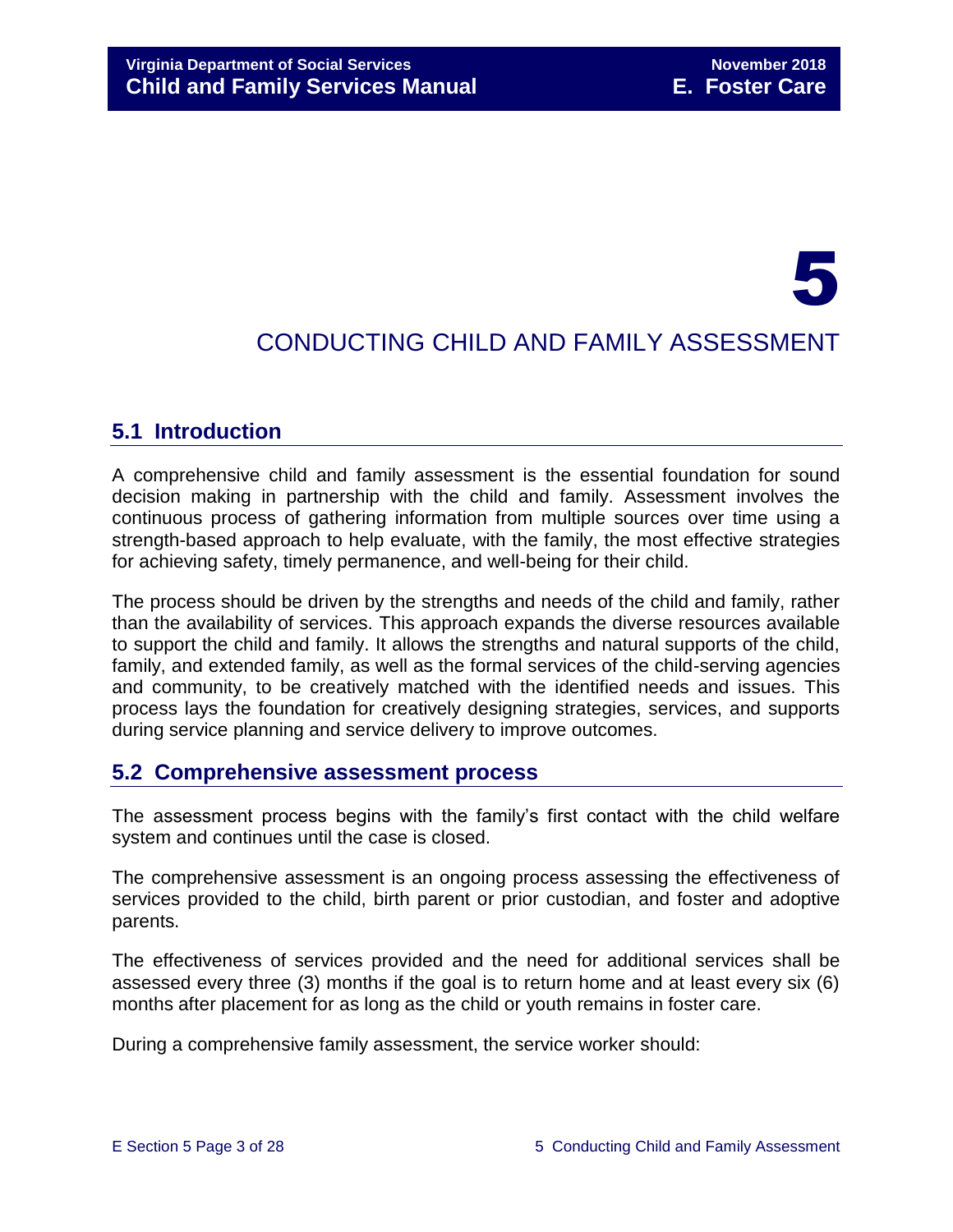- Engage and build relationships with the child, family, extended family, service providers, and other significant people to gather information.
- Observe patterns of child and family interactions over time and the impact on the child.
- Identify child and family strengths, protective factors, and resources that can be mobilized.
- Identify needs of the child and family that impact the child's safety, permanency, and well-being.
- Assess other factors that may have contributed to the child's placement in care such as: domestic violence; alcohol and drug abuse; mental health issues; chronic health problems; physical, intellectual, and cognitive disabilities; and poverty.
- Understand the broader issues impacting the family, such as employment, adequate housing, child care, transportation, needed services, and supports.
- Consider how the information gathered will guide service planning, decision making, and the efficient use of resources.

# <span id="page-3-0"></span>**5.3 Engaging the child and family in the assessment process**

As experts on their own family, the child and family are essential sources for information on what is impacting the safety, permanency, and well-being of the child. Involving the family and other significant individuals increases the effectiveness of decision making, service planning, and implementation. The service worker is more effective in gathering, analyzing, and determining the meaning of information. With better information, plans and decisions are more individualized and relevant to the family, thus increasing the likelihood of implementation and creating opportunities for lasting change.

The service worker should:

- Diligently seek out all extended family members as appropriate in the assessment process, including, but not limited to, the birth mother, birth father (including absent fathers), siblings, maternal and paternal family members, caretakers, and other individuals in the extended networks of the child and family (see [Section 2](file://///Vaultcelerra.co.dss.state.va.us/Workgroup/Family_Services/DFS%20Child%20and%20Family%20Services%20Manual/E.%20Foster%20Care/Foster%20Care%20June%202017/section_2_engaging_the_child_family_and_significant_adults.draft.docx) of this chapter).
- Strive to understand the family's perspectives, which are often affected by their life experiences and cultural and ethnic heritage.
- Involve the child and family in identifying their own strengths, needs, and motivation for changes.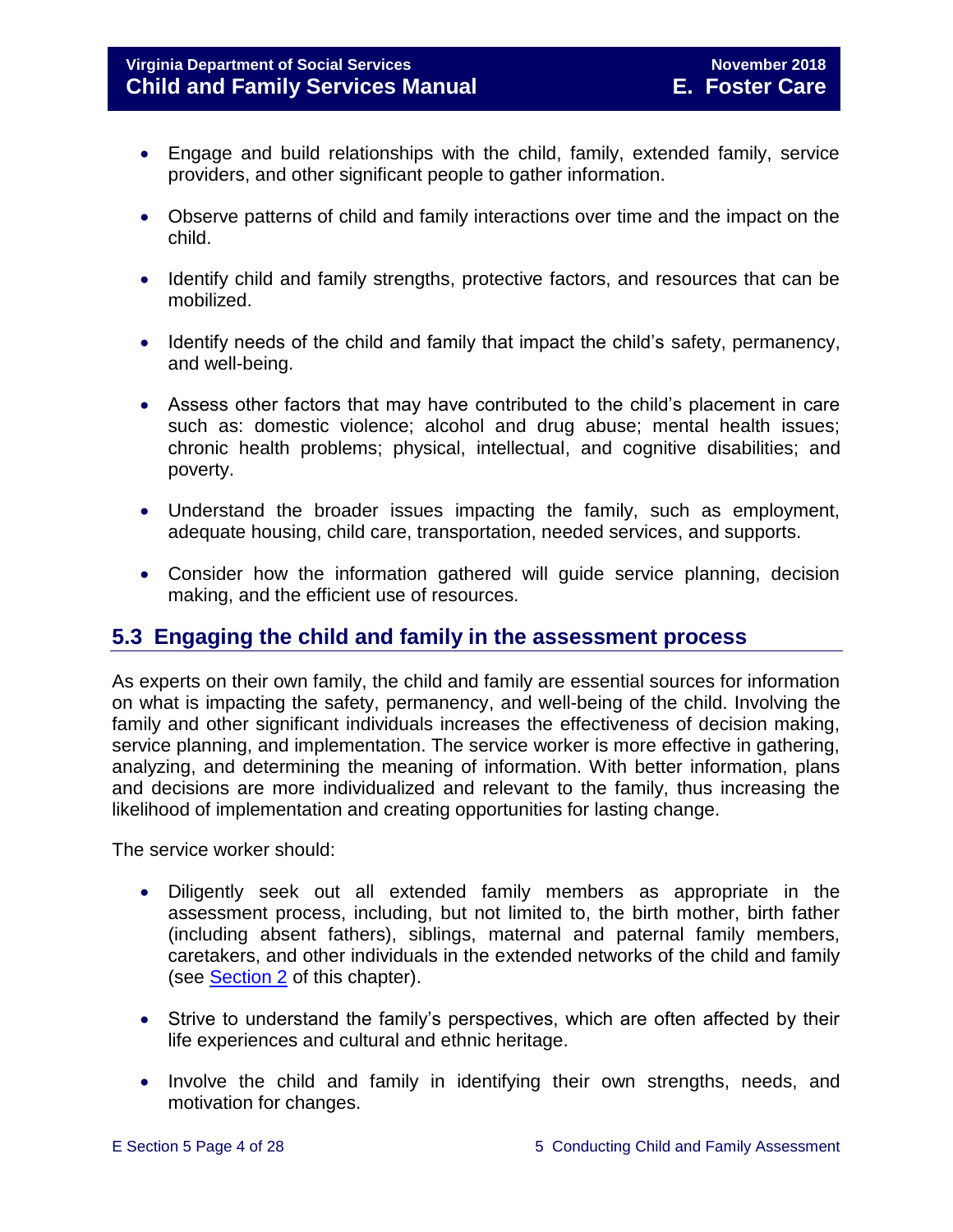#### **Virginia Department of Social Services November 2018 Child and Family Services Manual E. Foster Care**

- Explore the "natural supports" available to the child and family through their interpersonal, social, and community relationships.
- Utilize the Family Partnership Meetings to gather assessment information (see [Section 2.9](file://///Vaultcelerra.co.dss.state.va.us/Workgroup/Family_Services/DFS%20Child%20and%20Family%20Services%20Manual/E.%20Foster%20Care/Foster%20Care%20June%202017/section_2_engaging_the_child_family_and_significant_adults.draft.docx) of this chapter).

# <span id="page-4-0"></span>**5.4 Understanding traumatic stress for children in foster care**

Approximately 90 percent of children in foster care are exposed to trauma. Complex trauma is a common and serious concern for children in foster care. It occurs when the child is exposed to multiple or prolonged traumatic events which are often invasive and interpersonal in nature. It involves simultaneous or sequential occurrence of child maltreatment, including psychological maltreatment, neglect, exposure to violence, and physical and sexual abuse. $^\mathrm{1}$ 

In Virginia, children and youth in foster care often experience complex trauma, traumatic stress, multiple losses, and difficult challenges.

- Three out of four children in foster care are removed from their home due to child maltreatment (neglect, physical abuse, sexual abuse, and/or abandonment).
- Over half are removed due to their parents' situations (e.g., inability to cope, drug or alcohol abuse, inadequate housing).

Some children:

- Witness family violence or the victimization of close friends;
- Experience the death, loss, or separation of a significant person;
- Witness or are a victim of criminal activity (e.g., drug dealing; prostitution);
- Witness school or community violence;
- Experience serious accidents or medical trauma (e.g., surgeries, hospitalizations); and/or
- Have parents who experience their own significant challenges, including mental health or substance abuse issues, or incarceration.

L,

<sup>1</sup> *Excerpted and adapted from the [Tri-Agency Letter on Trauma Informed Treatment](http://www.medicaid.gov/Federal-Policy-Guidance/Downloads/SMD-13-07-11.pdf) dated July 11, 2012 from the United States Department of Health and Human Services' Administration for Children and Families (ACF), Centers for Medicare & Medicaid Services (CMS) and Substance Abuse and Mental Health Services Administration (SAMHSA).*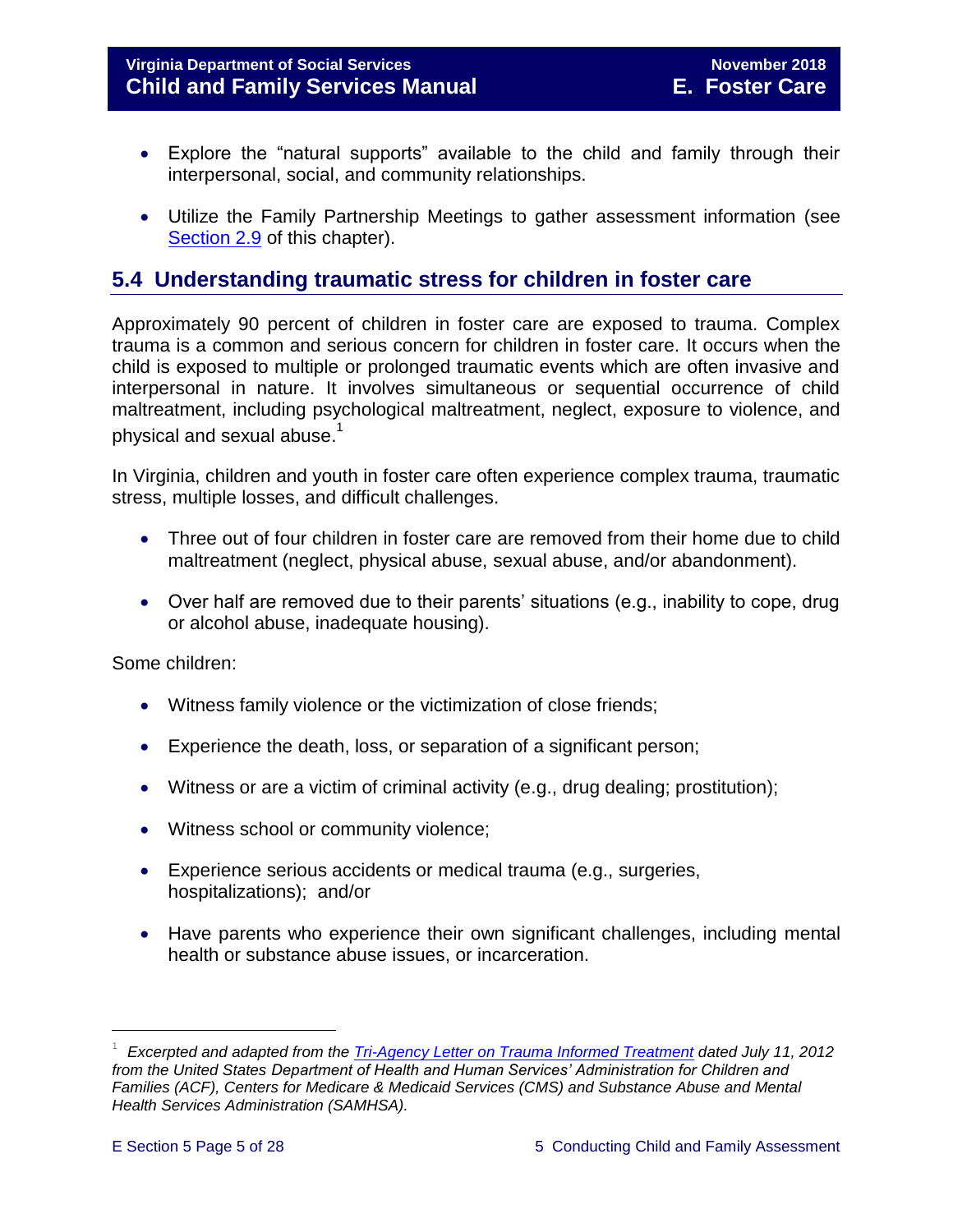Upon entering foster care, children grieve the separation from their parents, caregivers, siblings, friends, significant other persons, and the loss of everything familiar. This traumatic experience is then often compounded by systemic issues in foster care that exacerbate the child's traumatic response through multiple changes in foster care placements, service workers, and school placements.

#### <span id="page-5-0"></span>**5.4.1 Consequences of trauma for the child**

In addition to the traumatic event, the child's experience of the event can create wide-ranging and lasting adverse effects on the child's developmental functioning and physical, social, emotional, or spiritual well-being. The child's response to the trauma is significantly related to the child's development stage. Adverse effects can impact the child's physiological responses; emotional responses; ability to think, learn, and concentrate; impulse control; self-image; and relationships with others.

- The child can become emotionally overwhelmed by the intense fear, anger, shame, and helplessness that they feel following a traumatic experience.
- Seemingly innocuous events such as sounds, smells, places, and other trauma reminders may reconnect the child with the emotional states of fear, terror, and hopelessness produced by the trauma.
- The child's mistaken feelings of guilt and self-blame for the negative events in his or her life may lead to a sense of hopelessness.
- The child can have difficulty regulating emotions, knowing and describing feelings and internal states, and appropriately communicating wishes and desires to others.
- A child's traumatic experiences can alter his or her worldview, sense of safety, and ability to interpret the meaning of the behavior of others including people who are trying to help. The child now sees the world as uncertain, untrustworthy, and unpredictable.

Sustained, chronic, or multiple exposures to trauma can impact the child's development and the child's ability to form attachments, to develop relationships, to self-regulate, and to learn. Traumatic events may create new or secondary problems in the child's life (e.g., difficulties in school, problems with substance abuse).These difficulties may be adaptive in the short term but have the potential to interfere with the child's long term recovery.

- The child's development of age-appropriate self-regulation may be delayed.
- The child's inability to regulate emotions may interfere with his or her ability to function in a family, in a traditional classroom, and with peers.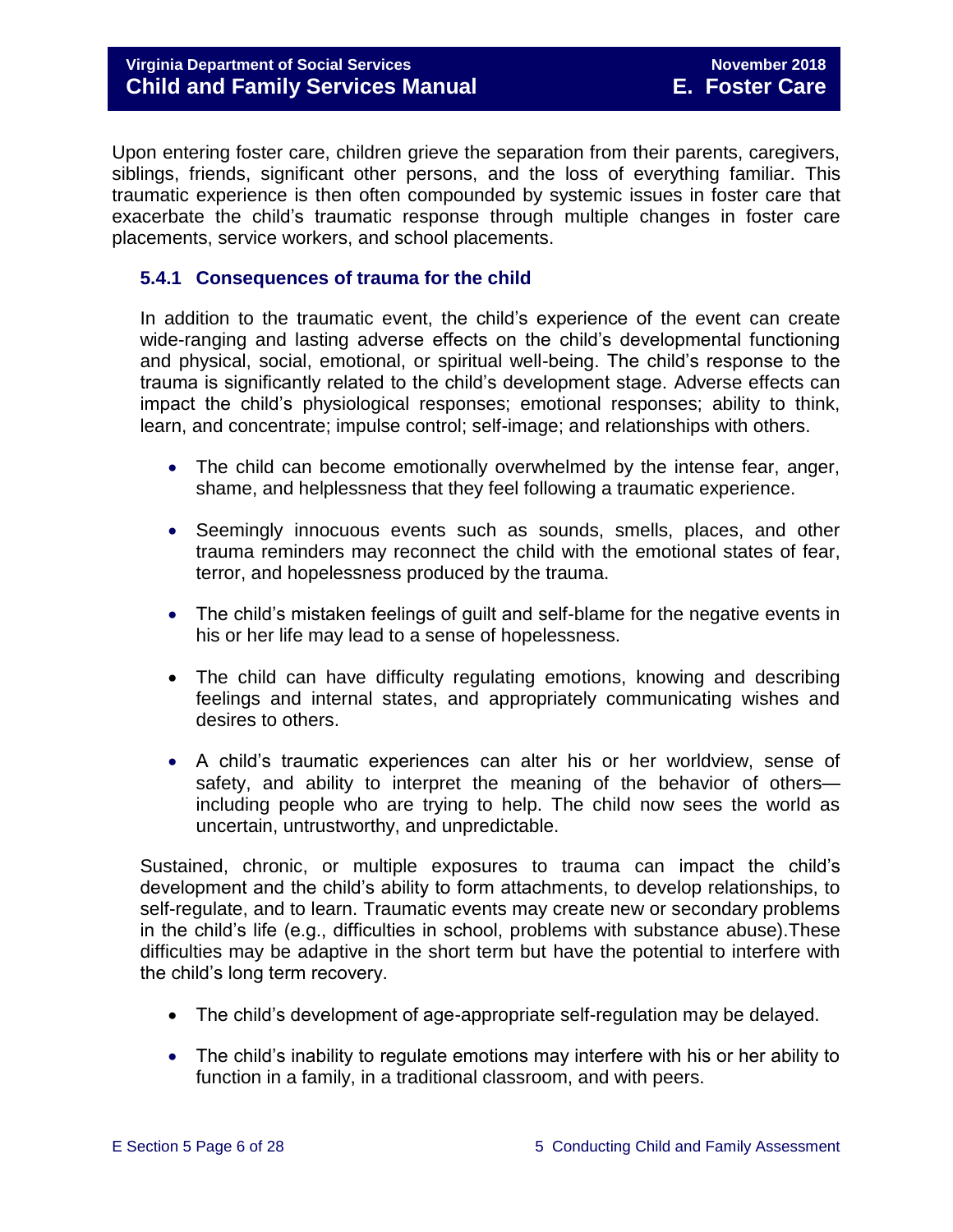- "Bad behavior" is most often the traumatized child's attempt at self-regulation. When faced with trauma reminders, the child's resulting behaviors may be an appropriate response to internal turmoil but may seem inappropriate in the current situation.
- The child can isolate himself or herself from family, peers, and social and emotional support.
- The child's ability and motivation to succeed in social and educational settings may be impaired.
- The child may engage in reckless, high-risk, or destructive coping behaviors.

Without help and support, children often develop a variety of negative coping responses to traumatic stress. A child's response to traumatic stress may manifest across multiple domains of functioning and developmental processes, including emotional, behavioral, interpersonal, physiological, and cognitive functioning. These responses may have both short- and long-term consequences for the child's wellbeing in education, physical health, mental health, and life trajectory.

Across the life span, complex trauma has been linked to a wide range of problems, including addiction, chronic physical conditions, depression and anxiety, selfharming behaviors and other psychiatric disorders. $^{2}$ 

#### <span id="page-6-0"></span>**5.4.2 Observable behaviors of traumatic stress**

Children manifest symptoms of traumatic stress through behaviors. Service workers and caregivers should be aware of various behaviors seen in children and youth who have experienced trauma and/or mental health issues. See **5.11** [Additional](#page-22-1)  [Resources](#page-22-1) for more information.

### <span id="page-6-1"></span>**5.5 Initial assessment process**

A comprehensive initial assessment increases the likelihood of matching services, resources, and supports to address the critical needs and issues for the child and family, thus increasing the likelihood of safety, timely permanency, and well-being for the child.

÷.

<sup>2</sup> *Information in this section excepted and adapted from:*

*[Tri-Agency Letter on Trauma Informed Treatment](http://www.medicaid.gov/Federal-Policy-Guidance/Downloads/SMD-13-07-11.pdf) dated July 11, 2012 from the United States Department of Health and Human Services' Administration for Children and Families (ACF), Centers for Medicare & Medicaid Services (CMS) and Substance Abuse and Mental Health Services Administration (SAMHSA).*

*[Child Welfare Trauma Training Toolkit: Trainer's Guide—](http://www.nctsn.org/nctsn_assets/pdfs/CWT3_TrainersGuide.pdf)1st Edition March 2008 The National Child Traumatic Stress Network. www.NCTSN.org*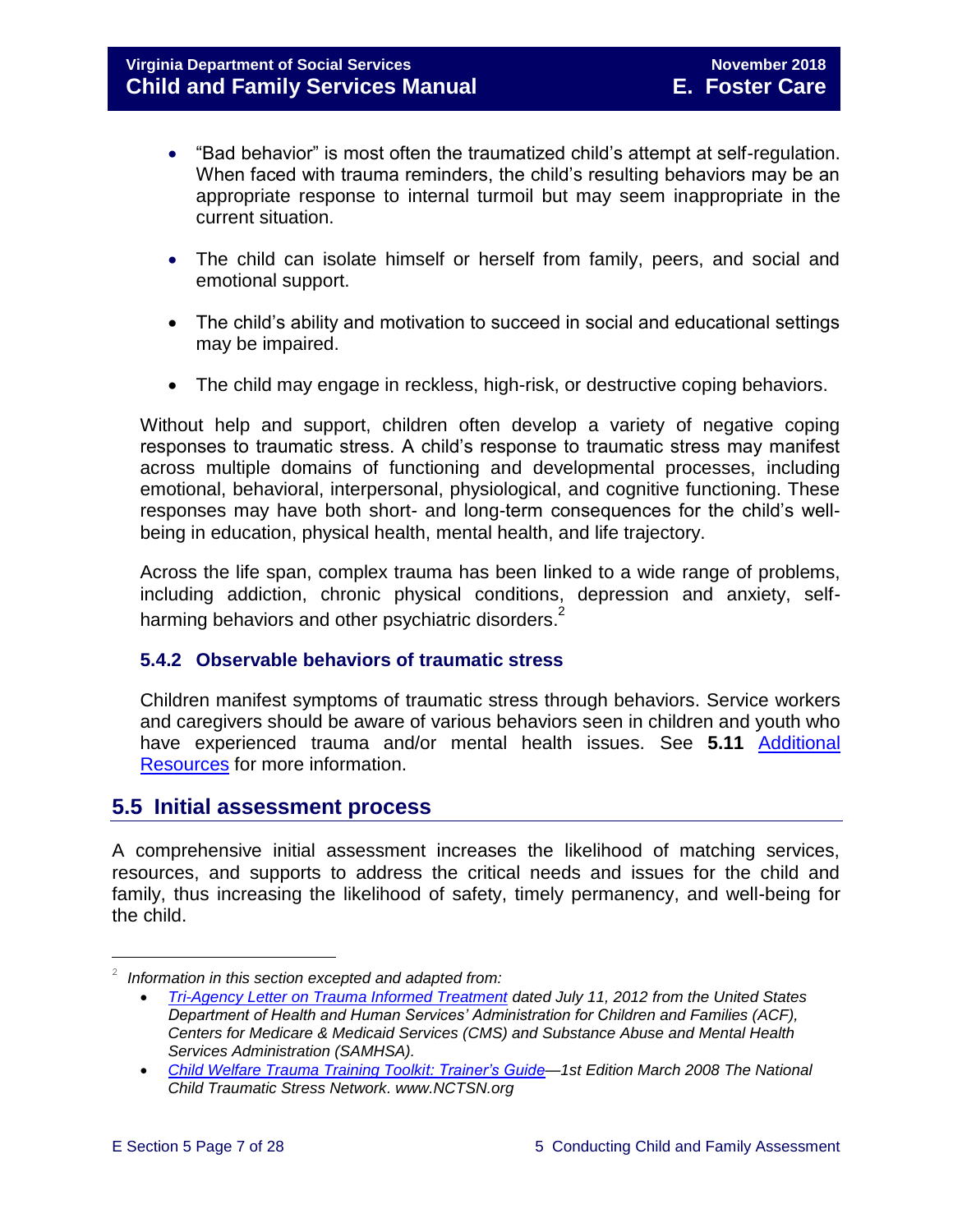In conducting the initial assessment, the service worker should:

- Engage with the child, family members, and other significant individuals to:
	- o Discuss the purpose, process, participants' roles, and any questions and concerns about the assessment process.
	- $\circ$  Identify language needs and any cultural and religious traditions that need to be respected and taken into account in planning and implementing services.
	- $\circ$  Explore strengths, interests, resources, and formal and informal supports.
	- o Identify issues and needs they feel need to be addressed.
- Identify the child's trauma experiences and their impact on the child's behavior to guide services and supports.
- Review previous records for existing information related to strengths, needs, services, family history, and potential supports to the family and child.
- Incorporate information gathered from other assessments, including any safety and risk assessments from other programs and agencies.
- Talk with other service providers and key individuals from places where the child spends time, such as school, sports, work, and religious organizations.
- Determine whether other specialized assessments are needed.
- Identify strengths of child and family, including formal and informal supports.
- Identify immediate issues, concerns, and needs.
- Identify broader issues that create challenges and opportunities.
- Consider services that will meet immediate needs of the child and family.
- Begin identifying ways to address the broader needs of the child and family.

#### <span id="page-7-0"></span>**5.5.1 Identifying child and family strengths and resources**

The strengths, resources, and natural supports of the child, extended family, community, and agencies should be explored. Examples may include:

• Child complies with rules at grandmother's home.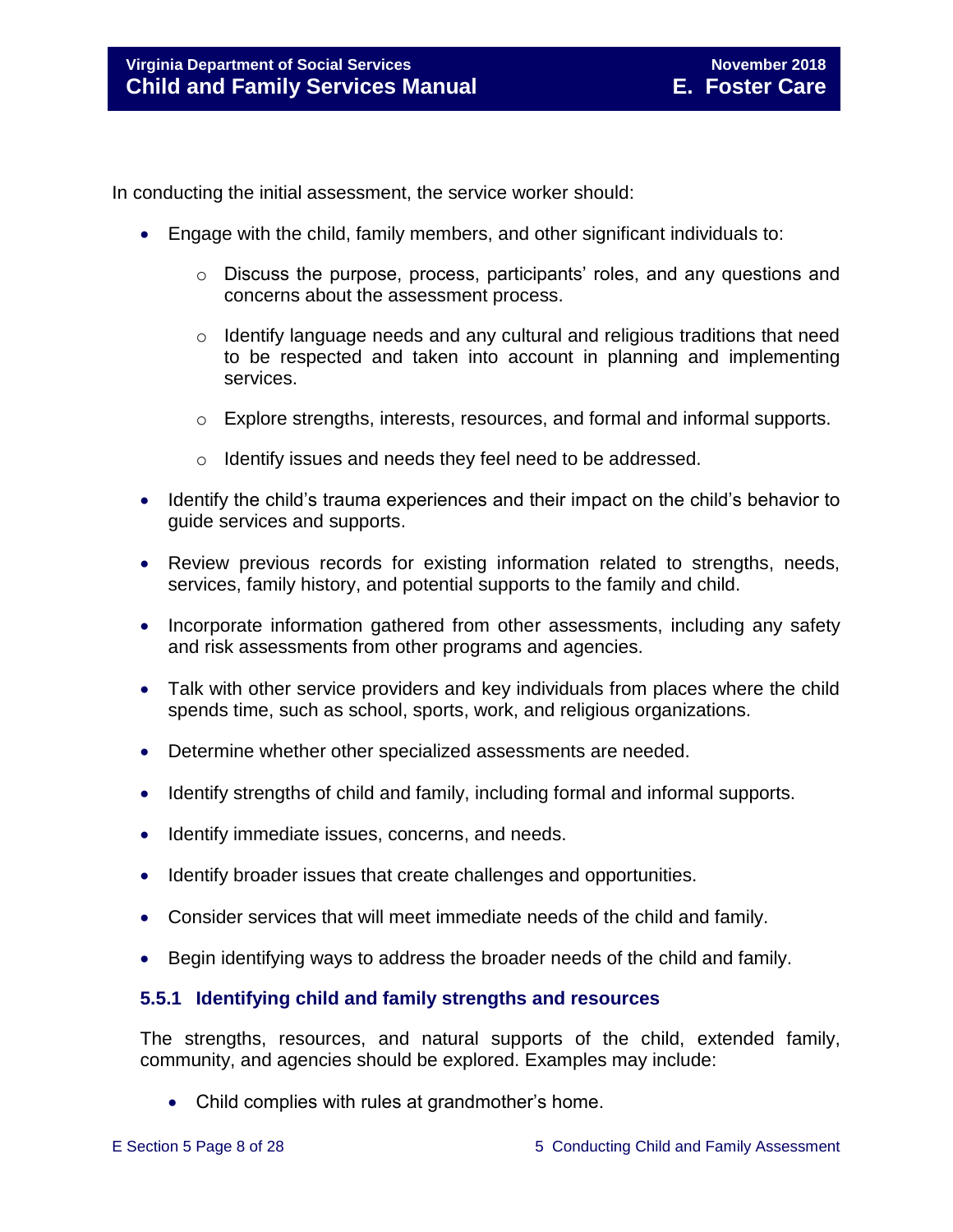- Mother can identify when child is going to explode with anger.
- Aunt is willing to help.
- Neighbor's older child is a positive influence.
- An older sibling is working with a therapist on anger management.
- Child enjoys basketball and has strong relationship with coach.
- Child wants to be a car mechanic like an uncle.

After the strengths are identified, creative strategies should be brainstormed and explored on how to use these strengths to address identified needs. This approach allows the family to improve their capacity to meet their own needs. Continuing the example above: after a safety plan is developed, the child could go to the grandmother's house in the afternoon to do homework since the child complies with her rules, the aunt could drive the child to her house, the completed homework could be celebrated by the child's choice of playing basketball, playing with the neighbor's child, or working on a car with his uncle; the grandmother could mentor the mother on enforcing rules.

#### <span id="page-8-0"></span>**5.5.2 Identifying child and family strengths to help address trauma**

Children often have a variety of strengths, protective factors, and coping strategies that promote positive adjustment to traumatic experiences and complex trauma. Service workers and caregivers should identify these strengths and support the child and family in further developing and using these strengths and strategies.

Examples of protective or ameliorating factors that can moderate the impact of traumatic stress include:

- Child's strengths:
	- o Easygoing temperament.
	- o Social and emotional competence of child.
	- o High intellectual ability.
	- o Problem solving-skills.
	- o Coping skills and self-regulation.
	- o Social connections and support.
	- o Promotion of self care.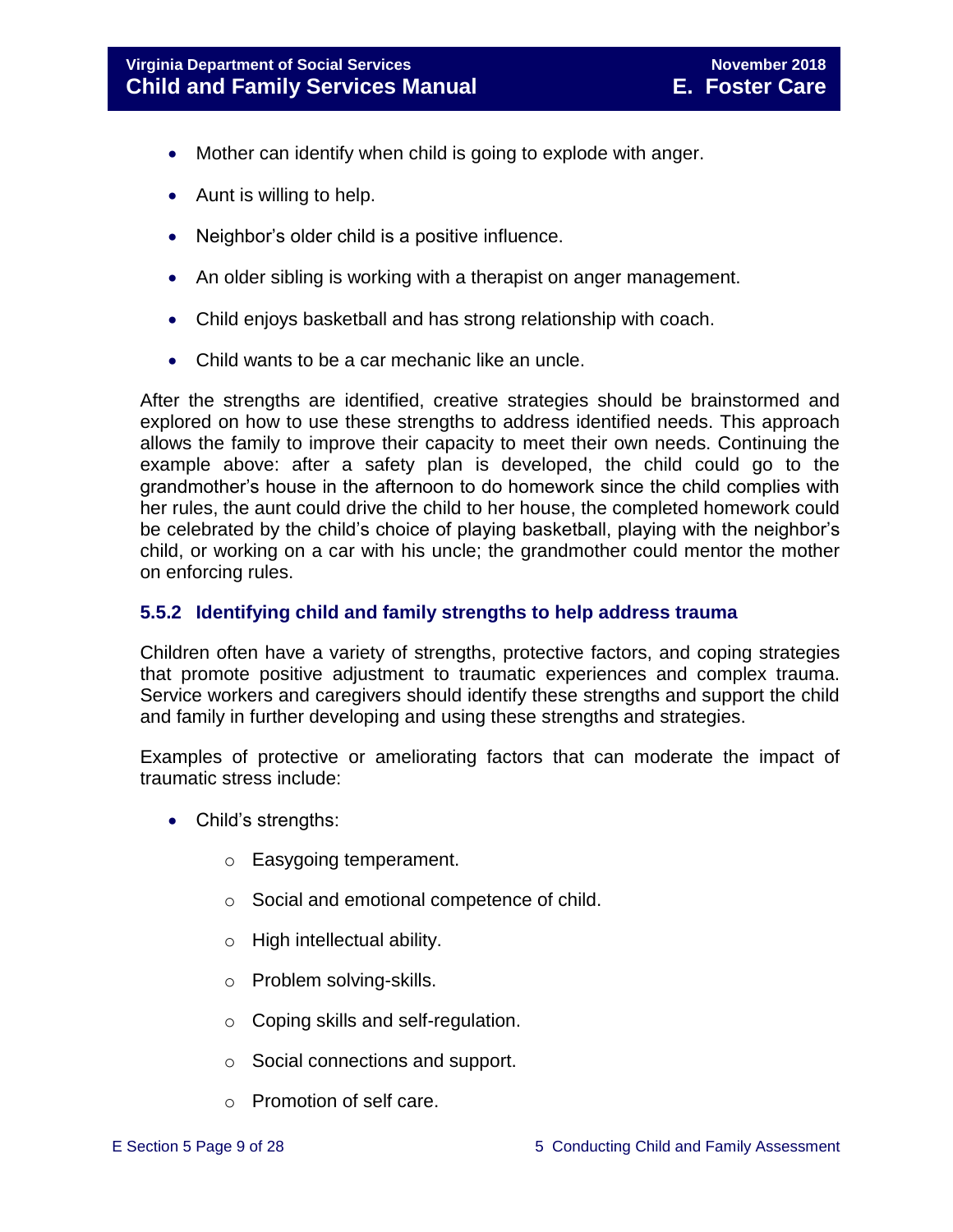- o Sense of control.
- Parent and family strengths:
	- $\circ$  Secure attachment to adult figures who are present on a day to day basis.
	- o Stable, permanent environment.
	- o Structure and routine.
	- o Concrete supports available to family.
	- o Social connections and supports available to family.
	- o Temperament match with caregivers.

#### <span id="page-9-0"></span>**5.5.3 Identifying needs and issues prior to services**

The needs of the child and family should be identified before considering service and placement options. Rather than first identifying the service or placement type that is expected to meet most of the child's and family's needs, service workers should first identify the immediate needs and issues for the child and family, and then identify alternative strategies, services, and supports for addressing each one. This approach allows creative brainstorming and leads to more effective and successful strategies for working with families.

Needs are separate from services. Children do not need anger management services or treatment foster care. While these services may become part of the complement of services and strategies to address identified needs, they are not needs. Examples of needs may include:

- Being safe from abuse and neglect.
- Living with a stable and permanent family.
- Managing free time after school before parent comes home.
- Reacting to disappointments without aggressive behavior.
- Doing homework to improve grades at school.
- Learning effective parenting skills.
- Increasing positive social and peer supports.
- Developing specific independent living skills.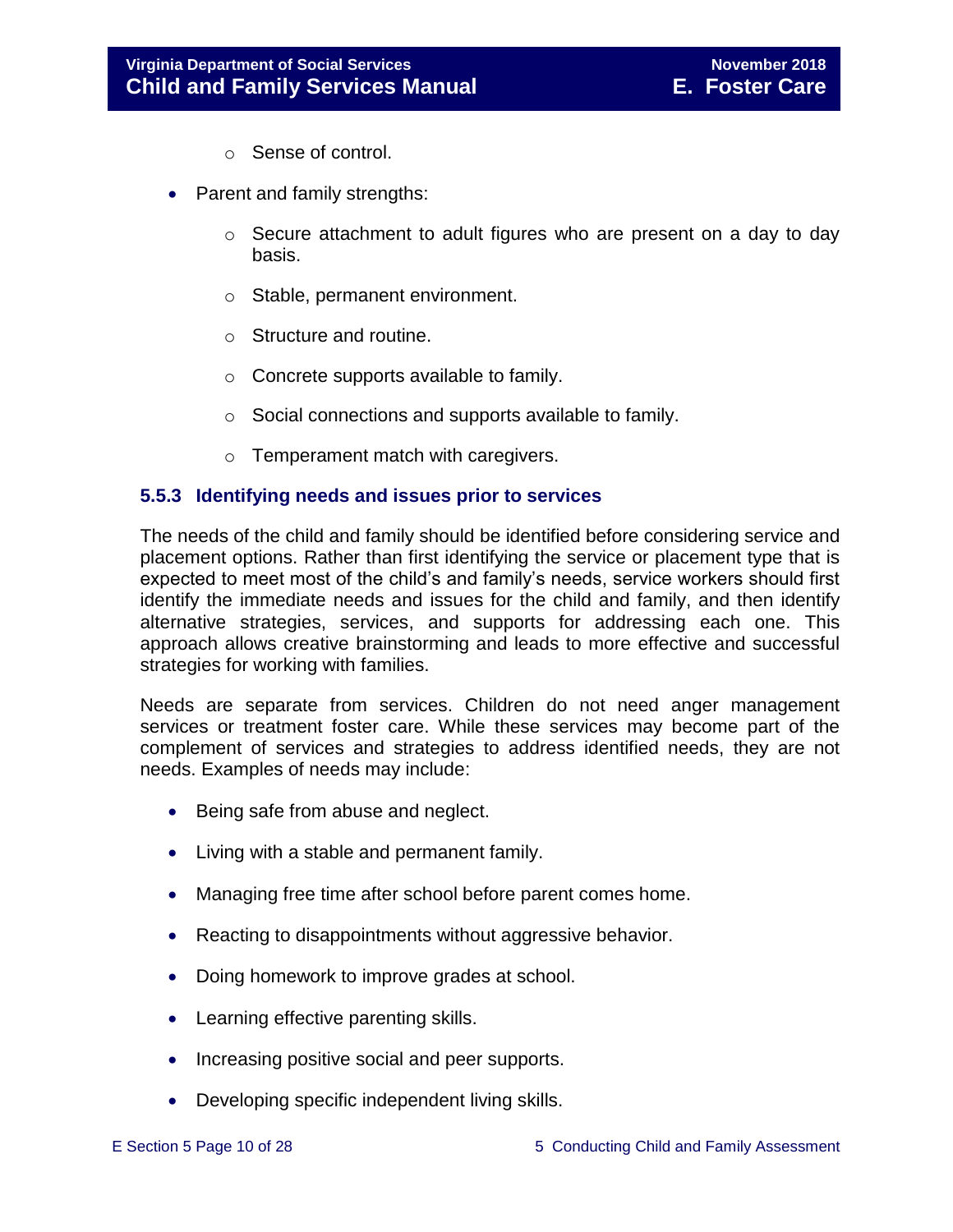Defining needs before identifying services allows more creative solutions to be explored through mobilizing family and community strengths.

#### <span id="page-10-0"></span>**5.5.4 Identifying needs of child who has experienced trauma**

The traumatized child needs to:

- Develop a sense of physical and psychological safety in a caring, stable and permanent family.
- Maximize his or her sense of internal safety.
- Understand his or her reactions through psycho-education.
- Understand that the trauma is only part of who he or she is.
- Reduce overwhelming emotions.
- Work through his or her emotions and learn to manage them effectively.
- Integrate the traumatic experience(s).
- Make new meaning of his or her trauma history and current experiences.
- Feel stable or organized in his thinking so he can function optimally.
- Reclaim age-appropriate power and make sound decisions through skill enhancement and future orientation.
- Communicate with those who advocate and make decisions on his behalf.
- Engage in positive and stable relationships.

The service worker should help identify resources and strategies to assist the child's family and caregivers in helping the child heal through:

- Regulating their emotional response to the child's behavior.
- Assisting the child in regulating his emotions.
- Talking with the child about the trauma in appropriate ways.
- Providing structure and nurturing.
- Challenging the child in developmentally appropriate ways to increase age appropriate skills and abilities.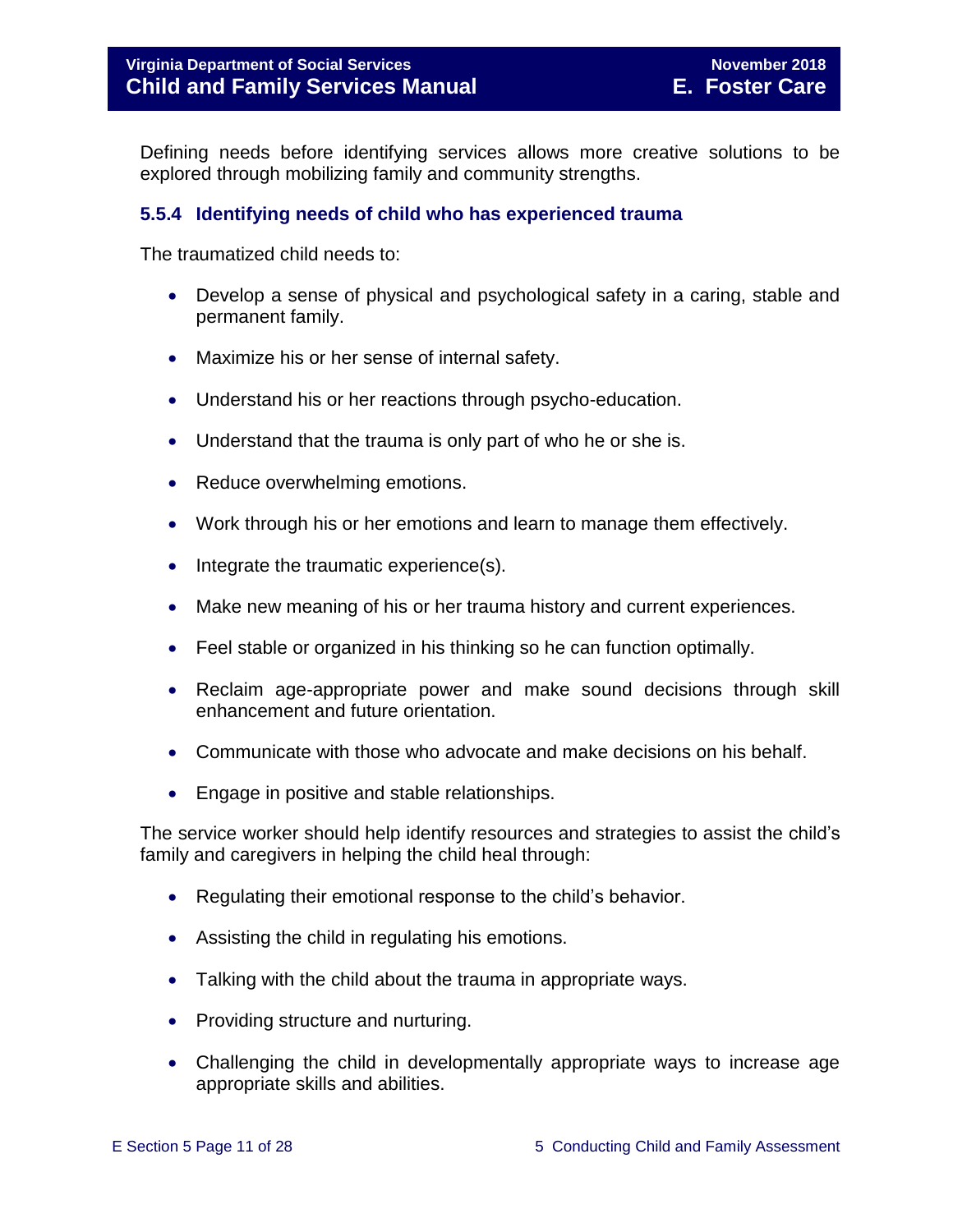• Shifting the child's negative world and self view by giving the child positive messages through language and behavior (e.g., communicate "It wasn't your fault; you're a good child; you deserve to be taken care of by parents who will keep you safe; your needs are important").

## <span id="page-11-0"></span>**5.6 Initial assessment requirements**

The initial assessment is the basis for developing a foster care plan that addresses immediate child and family needs and selecting a specific foster care permanency goal.

The initial assessment shall:

- Incorporate information contained in the Child Protective Services Safety Assessment and Family Risk Assessment completed when the child was removed from the home.
- Include a comprehensive social history of the child and family.
- Address the initial foster care goal and incorporate beginning exploration of relative resources and the formulation of a concurrent goal.
- Include a description of how the child, youth, birth parent or prior custodian, and other interested individuals were involved in the decision making process.
- Be entered into OASIS **within 30 days** of LDSS acceptance of the child for placement, using the assessment screen (unless otherwise noted) and completing all the required elements of appropriate screens.

#### <span id="page-11-1"></span>**5.6.1 Safety factors**

The completed Child Protective Services Safety Assessment shall be copied and pasted into the appropriate element of OASIS assessment screen. Identified safety factors shall be taken into consideration in transferring the child's custody or placement to the LDSS such as:

- The child's vulnerability (conditions that result in the child's inability to protect self) including:
	- o Whether the child is fearful of the caretaker or other household members.
	- $\circ$  The child's age.
	- o The child's developmental and mental health needs.
- Caregiver behaviors such as: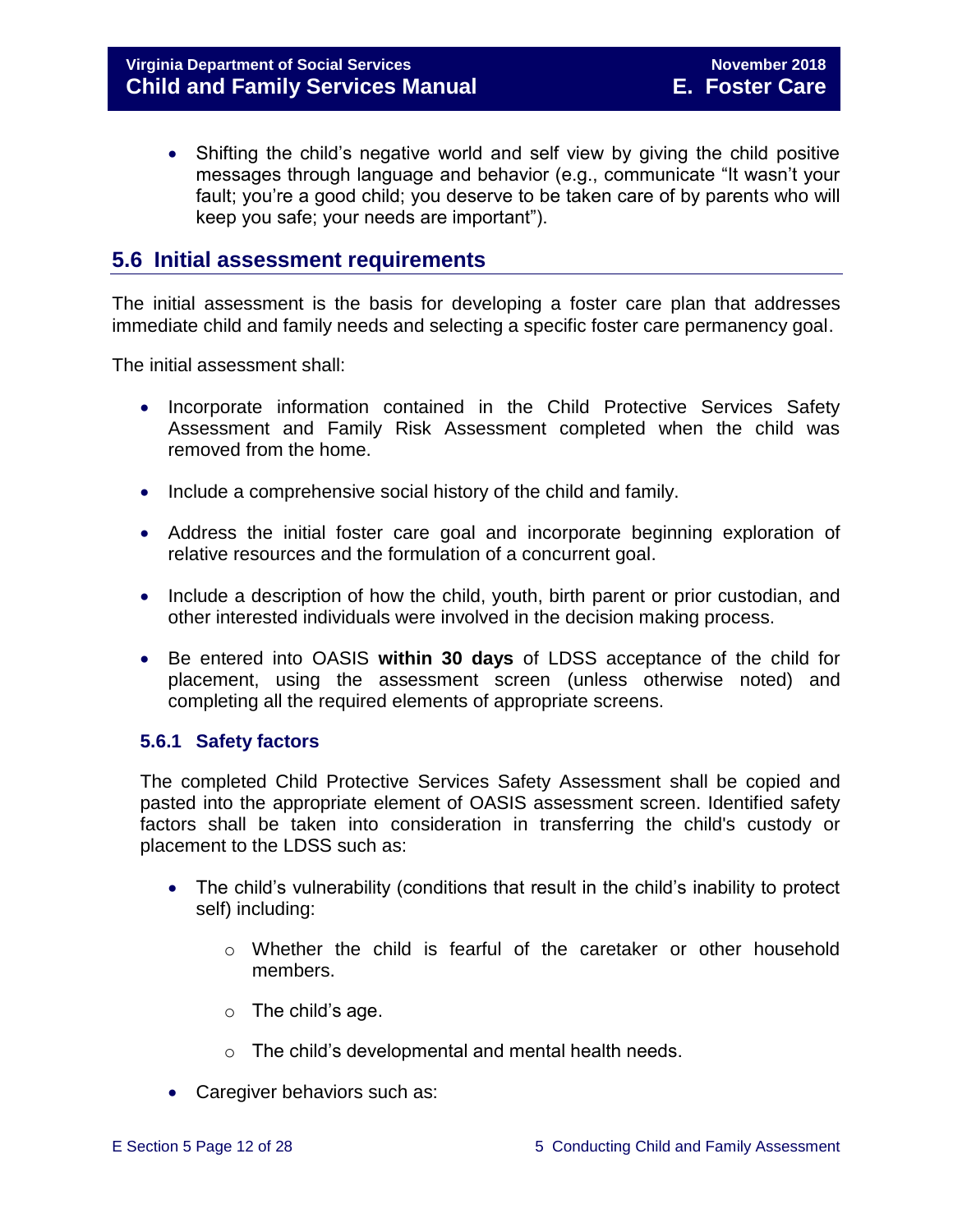- o Having caused serious harm to the child or threats to cause harm.
- o Previous maltreatment of a child.
- o Failure to protect or provide the necessary supervision to protect the child from serious harm.
- $\circ$  Explaining any injury inflicted on the child in such a way that is questionable or inconsistent with the nature of the injury.
- o Refusing the LDSS workers access to the child.
- o Failure to meet the child's need for food, clothing, shelter, and/or medical and/or mental health care.
- o Providing physical living conditions are hazardous and threatening to the child.
- o Substance use that is or has seriously affected their ability to supervise, protect, or care for the child.
- $\circ$  Behavior toward the child that is or has been violent or out-of-control.
- o Descriptions about or acts towards the child that are predominately negative.
- o A history of or suspected child sexual abuse.
- $\circ$  Physical, intellectual, or mental health status that seriously affects their ability to supervise, protect, or care for the child.

#### <span id="page-12-0"></span>**5.6.2 Comprehensive social history**

In addition to basing the initial assessment on the Child Protective Services Safety Assessment, a comprehensive social history is critical for understanding the strengths, needs, and experiences of the child entering care. A social history also allows the service worker to explore the full range of assets the family brings, as well as additional needs to address that may increase the likelihood of a safe and stable reunification.

A comprehensive social history including well-being information should be based on consideration of at least the following factors

- Background history about the child including but not limited to:
	- o Family relationships.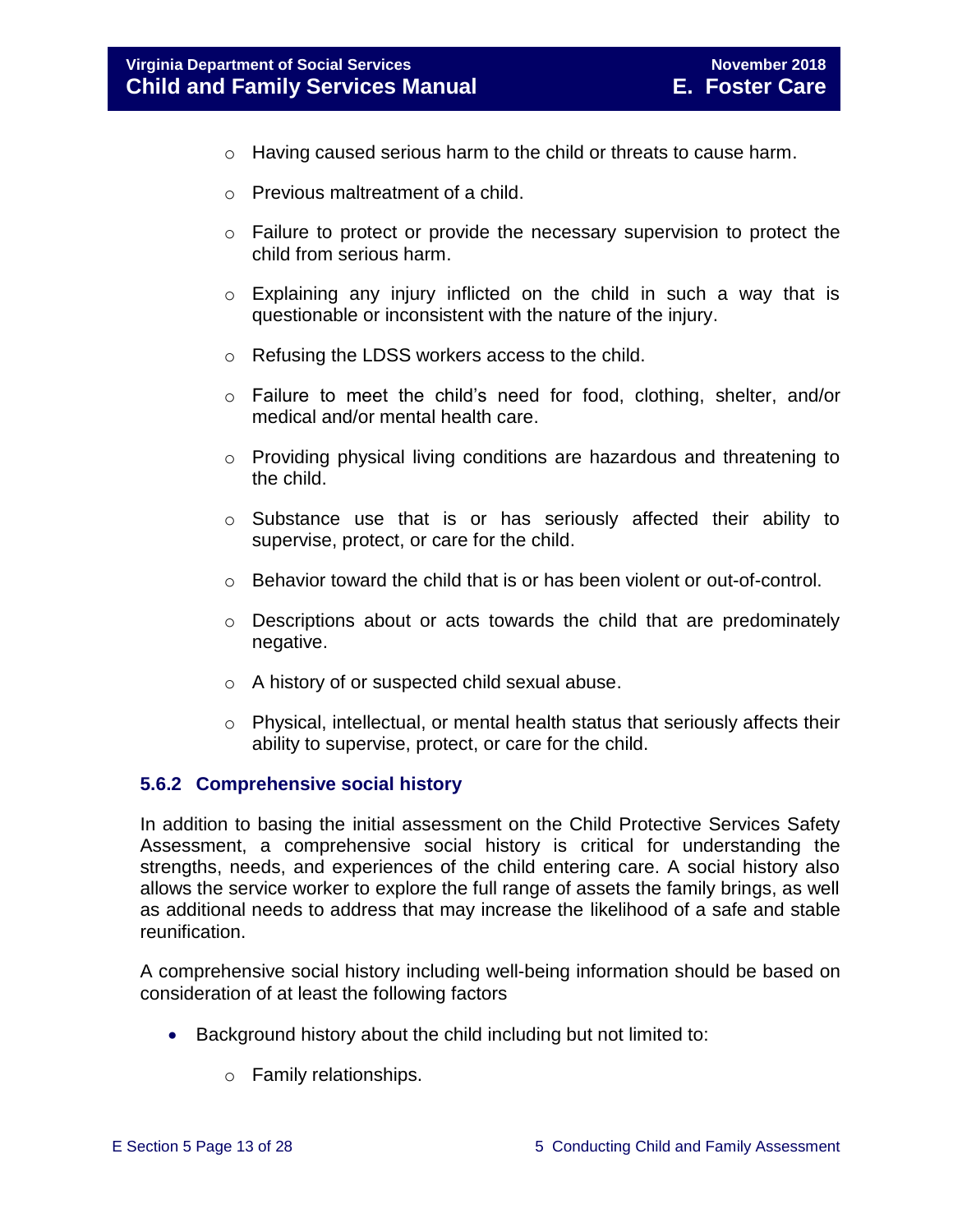#### **Virginia Department of Social Services November 2018 Child and Family Services Manual E. Foster Care**

- $\circ$  Peer/adult social relationships including the child's relationship to previous caretakers or other adults with whom the child might live.
- Parent, child, family, and community strengths and risk factors present.
- Child health information. The service worker should use the health information screens in OASIS to document the information below. This information should be based on all available health assessments, evaluations, and reports by qualified professionals knowledgeable of the child's health and/or health history. Information to be recorded includes:
	- o Child demographics and physical description of the child.
	- o Birth information.
	- o Disability information.
	- o Child's health care providers.
	- o Child's current medical information, including: health insurance; whether the child's immunizations are up-to-date as of the child's last medical appointment; and dates of the child's last physical and dental exam.
	- o Child's medications, including psychotropic medications.
	- o Child's current medical and mental health conditions, allergies and special diet requirements.
	- $\circ$  Child's health history, including: birth and early development issues; prior accidents, illnesses, or conditions that no longer exist; prior hospitalizations.
	- $\circ$  Health history of child's birth family, to the extent known.
- Child's educational achievement and challenges. The service worker should use the child's educational screens in OASIS to document the following:
	- o School information
	- o Best Interest Determination meeting(s)
	- o Educational information (grade level, school performance, special education status, and strengths/needs)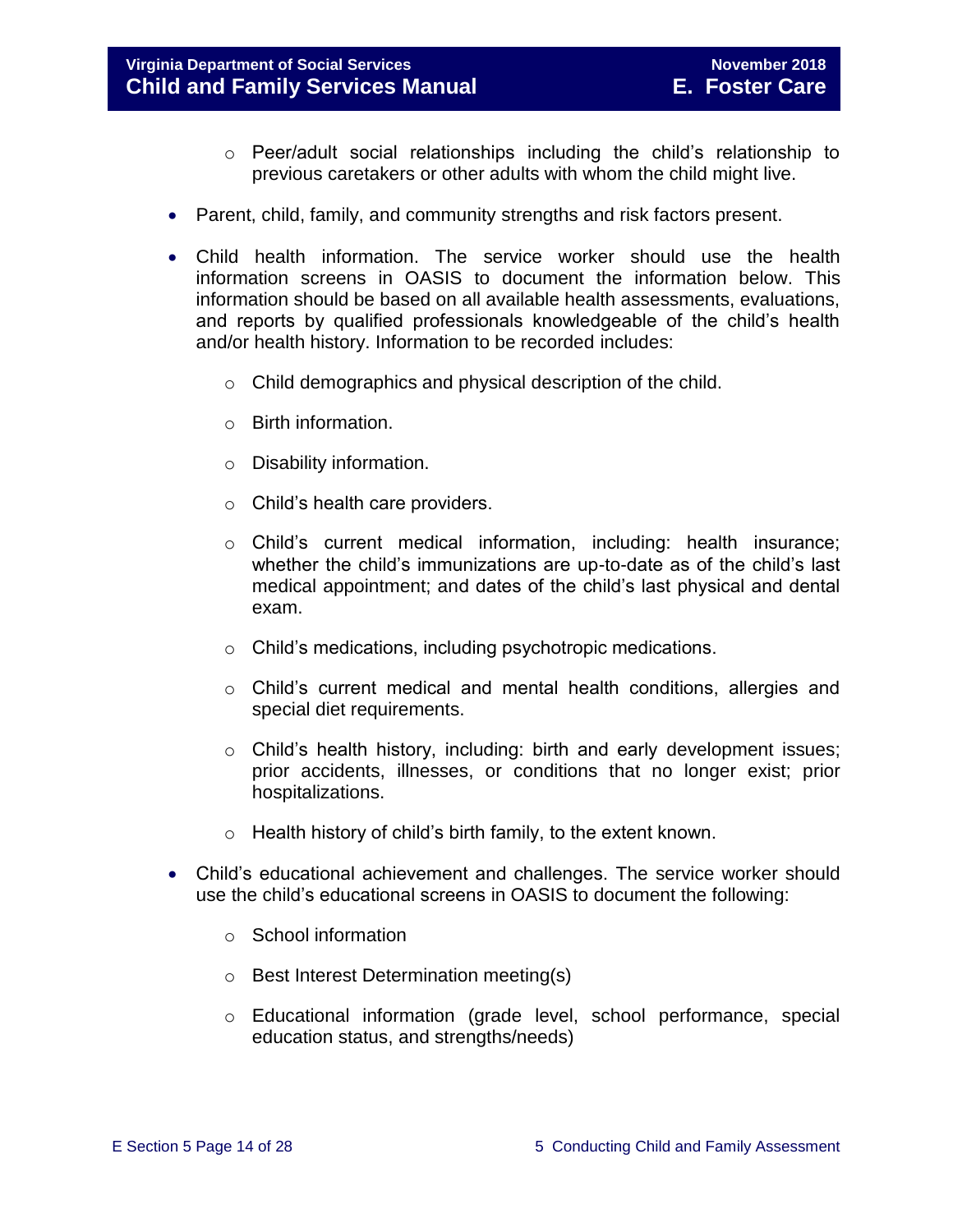- Background history about the child's family and/or previous custodians including but not limited to:
	- o Substance use or abuse.
	- o Emotional stability.
	- o Sexual abuse.
	- o Resource management and basic needs.
	- o Parenting skills.
	- o Household relationships/domestic violence.
	- o Caretaker abuse or neglect history.
	- o Social or community support system.
	- o Physical health.
	- o Communication skills.

# <span id="page-14-0"></span>**5.7 Role of Family Assessment and Planning Team**

When a child is referred to the Family Assessment and Planning Team (FAPT), the FAPT assessment should be used to complement and inform the comprehensive assessment process. It may substitute for the initial foster care assessment as long as the requirements for the initial foster care assessment are met. The FAPT assessment information shall be entered into OASIS.

In addition to the above assessment requirements, all children receiving CSA-funded services shall have a standardized assessment using a tool approved by the State Executive Council. See [\(Section](http://www.dss.virginia.gov/family/fc/index.cgi#manuals) 5.9.1) of this chapter for information on the Child and Adolescent Needs and Strength Assessment (CANS).

# <span id="page-14-1"></span>**5.8 Types of assessment tools**

The following types of assessment tools can be helpful in assessing the strengths and needs of the child and/or the family:

- Trauma assessments, including Virginia's Child and Adolescent Needs and Strengths (CANS) Assessment modules to screen for trauma, sexual abuse, and violence needs.
- Developmental assessments.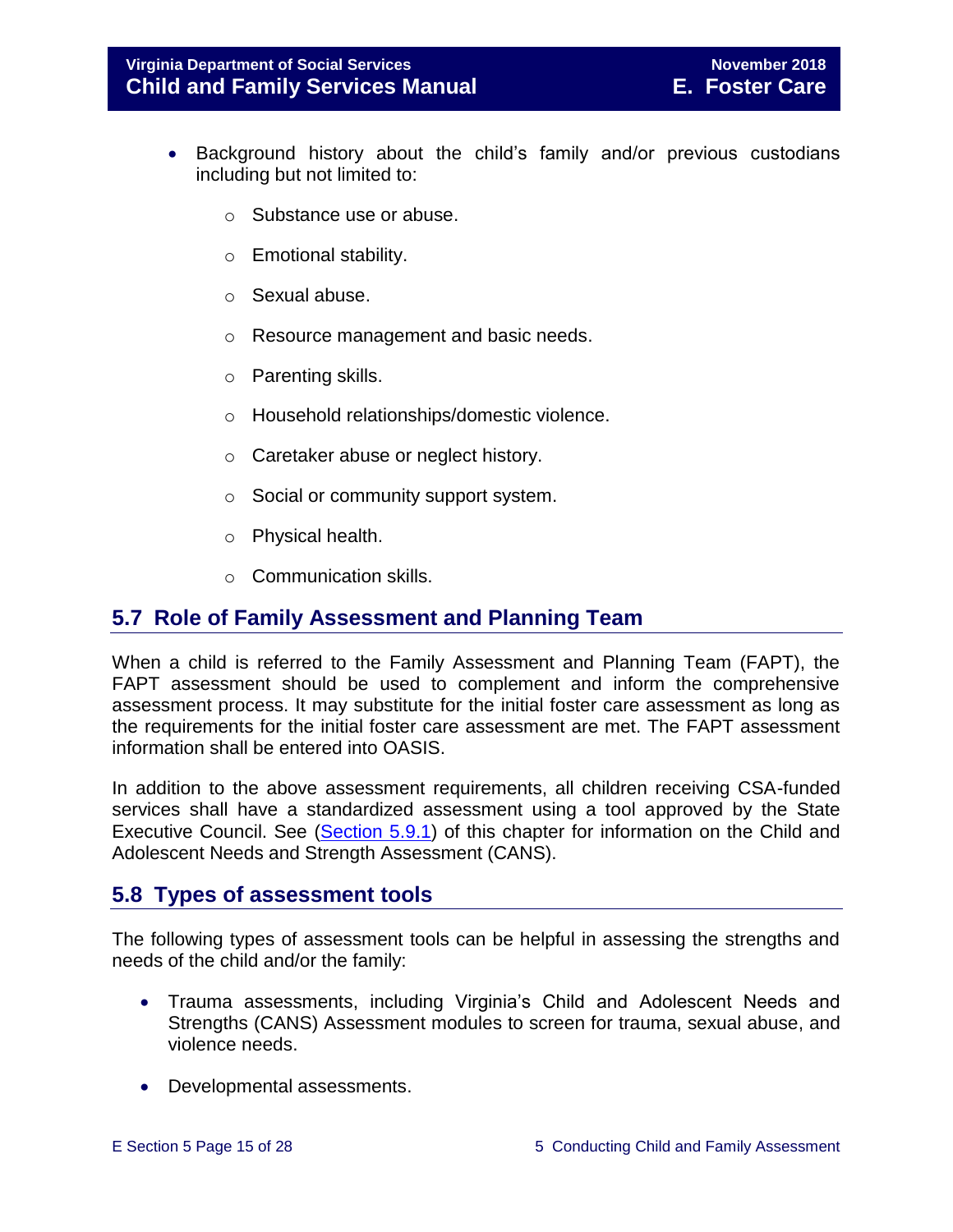- Risk and safety assessments.
- Reunification assessments.
- Child and family comprehensive assessments.
- Life skills assessments.
- Educational assessments.
- Behavioral health assessments.

The following tools are often used by service workers to gather information from family members and other individuals in order to gather a comprehensive picture of the family. These tools are designed to be helpful in the assessment process but are not the actual assessment itself. Genograms and ecomaps in particular should be used after discussion with and training from others experienced in their use.

- **Genogram**. The genogram was first developed and popularized in clinical settings by Monica McGoldrick and Randy Gerson. The genogram (pronounced: jen-uh-gram) lets the worker and family members quickly identify and understand patterns in the family history. The genogram is a tool that helps map out relationships and traits in the family. There are many books on this topic as well as many websites. Genograms can vary significantly and are only limited by your imagination. Most genograms include basic information about number of families, number of children of each family, birth order, and deaths. Some genograms also include information on disorders running in the family, such as alcoholism, depression, diseases, alliances, and living situations. Basic [Genogram](http://www.genopro.com/genogram_components/default.htm)  [components](http://www.genopro.com/genogram_components/default.htm) can be accessed on the GenoPro website.
- **Ecomaps**. An Ecomap is a pictorial representation of a family's connections to persons and/or systems in their environment. It can illustrate three separate dimensions for each connection:
	- $\circ$  The STRENGTH of the connection (Weak; tenuous/uncertain; Strong).
	- o The IMPACT of the connection (none; draining resources or energy; providing resources or energy).
	- o The QUALITY of the connection (Stressful; Not stressful).

As with genograms, there are many books that discuss the purpose and use of ecomaps including social work textbooks on assessment. The internet and public library are additional sources for information on ecomaps.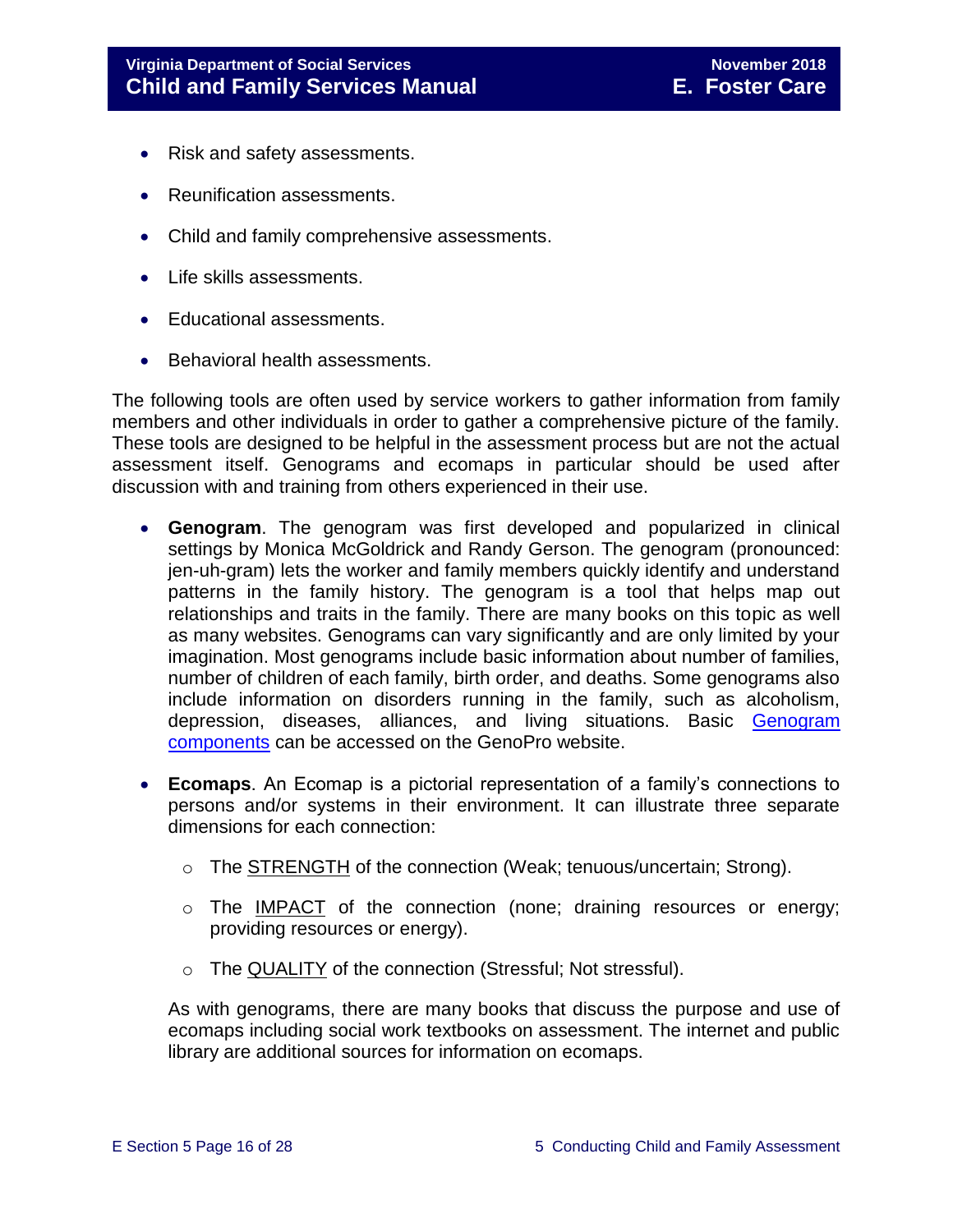The purpose of an ecomap is to support classification of family needs and decision making about potential interventions. Further, it is to create shared awareness (between a family and their service workers) of the family's significant connections, and the constructive or destructive influences those connections may be having. Ecomaps enable a structured, consistent process for gathering specific, valuable information related to the current state of a family or individual being assessed. They support the engagement of the family in a dialogue that can build rapport and buy-in, while heightening the awareness of the caseworker and family. Ecomaps are used to:

- $\circ$  Identify and illustrate strengths that can be built upon and weaknesses that can be addressed.
- $\circ$  Summarize complex data and information into a visual, easy-to-see-and understand format to support understanding and planning.
- o Illustrate the nature of connectedness and the impact of interactions in predefined "domain" areas, indicating whether those connections and interactions are helping or hurting the family. Part of this value is in supporting the concept of observing "resource and energy flow" to and from a family as a result of its connections and interactions with its environment.
- o Provide a consistent base of information to inform and support intervention decisions
- o Allow objective evaluation of progress; workers can observe impact of interventions, both on the family and on other elements of their environment.
- o Support discussion of spiritual and value-related issues in a constructive way.
- o Help support integration of the concept of family assessment as an ongoing process.
- $\circ$  Integrate the values and concepts and the real power of System Theory in a practical way.
- o Force the building of interviewing and other skills for staff.
- o Support effective presentation of families' issues for court.
- **Timelines**. Timelines are another assessment tool that depicts the development and history of an individual and or family along a continuum from birth to the present. Similar to genograms and ecomaps, a timeline is a graphic representation of patterns, traits, and the chronology of events in the life of the individual and/or family.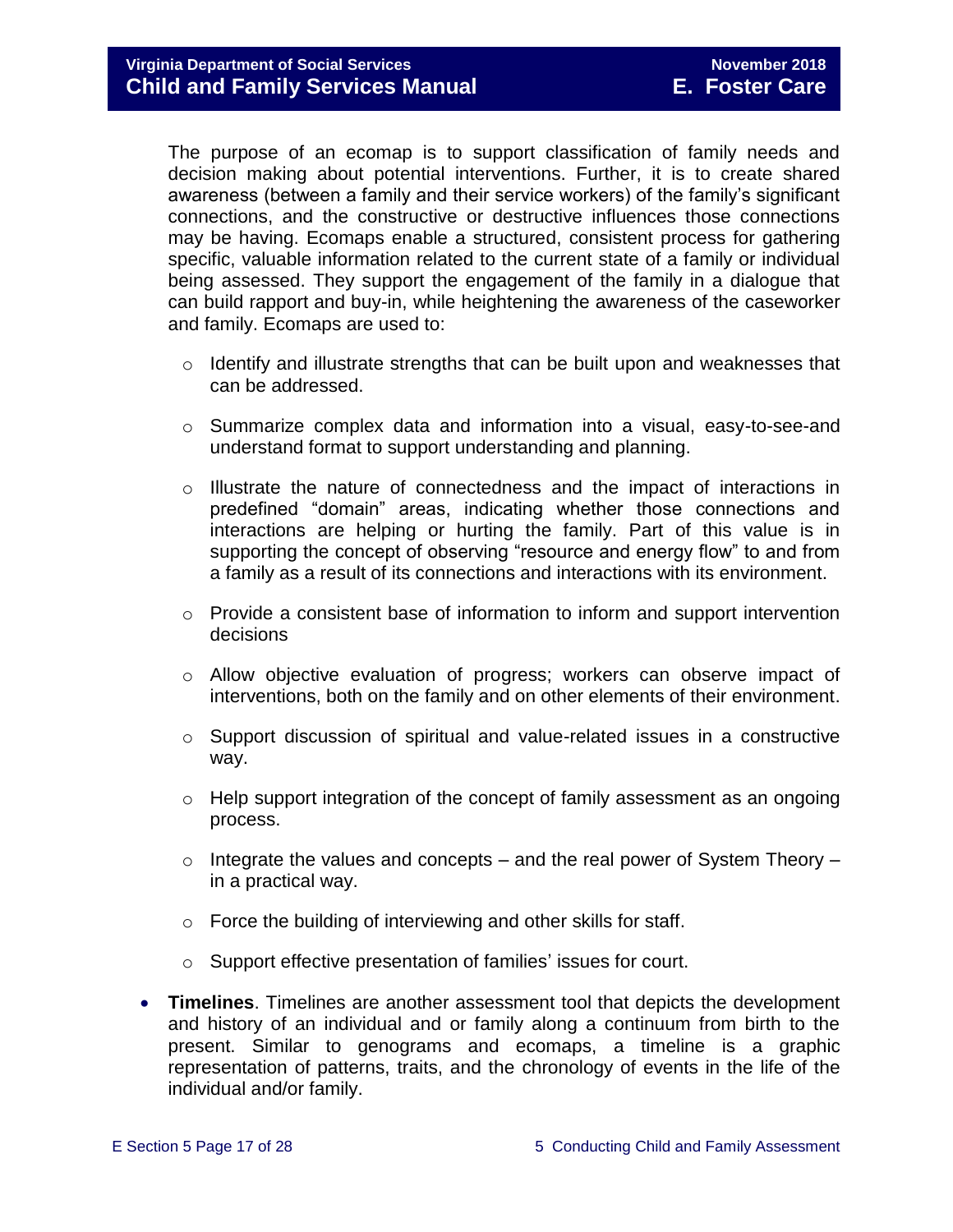## <span id="page-17-0"></span>**5.9 State required and recommended assessments**

The following assessment or screening tools are currently either required or recommended for use in Virginia.

#### <span id="page-17-1"></span>**5.9.1 Child and Adolescent Needs and Strengths (CANS)**

CANS is a comprehensive, multi-domain, standardized assessment instrument which helps plan and manage services at both an individual and system of care level. It helps guide service planning, track child and family outcomes, promote resource development, and support decision making. Use of the CANS for all children in foster care permits analysis of state-wide trends in strengths and needs, and can inform state and regional policy and community action, particularly in regards to service provision and evaluation of efforts to improve outcomes.

#### <span id="page-17-2"></span>**5.9.1.1 Who should be assessed with CANS**

All children in foster care shall be assessed using the CANS. Initial assessment should be completed within 30 days of entry into foster care. Reassessment shall be completed at least annually, *and within 90 days of discharge from foster care*, although may be completed more often.

All children who receive services and funding through CSA, and their families shall be assessed using the mandatory uniform assessment instrument (§ [2.2-](http://law.lis.virginia.gov/vacode/2.2-5212/) [5212\)](http://law.lis.virginia.gov/vacode/2.2-5212/). The schedule for assessment for CSA is determined by the local CPMT, but shall occur no less than annually. The CANS shall be used for title IV-E children and non-title IV-E children who receive CSA-funded services.

- For children and youth, use of the CANS is mandatory to receive services through CSA.
- A CANS is required for those youth that receive an IL stipend paid for through CSA funds.

#### <span id="page-17-3"></span>**5.9.1.2 Assessment areas**

The CANS identifies the strengths and needs of the child in the following areas:

- Life domain functioning.
- Child strengths.
- School.
- Child behavioral/emotional needs.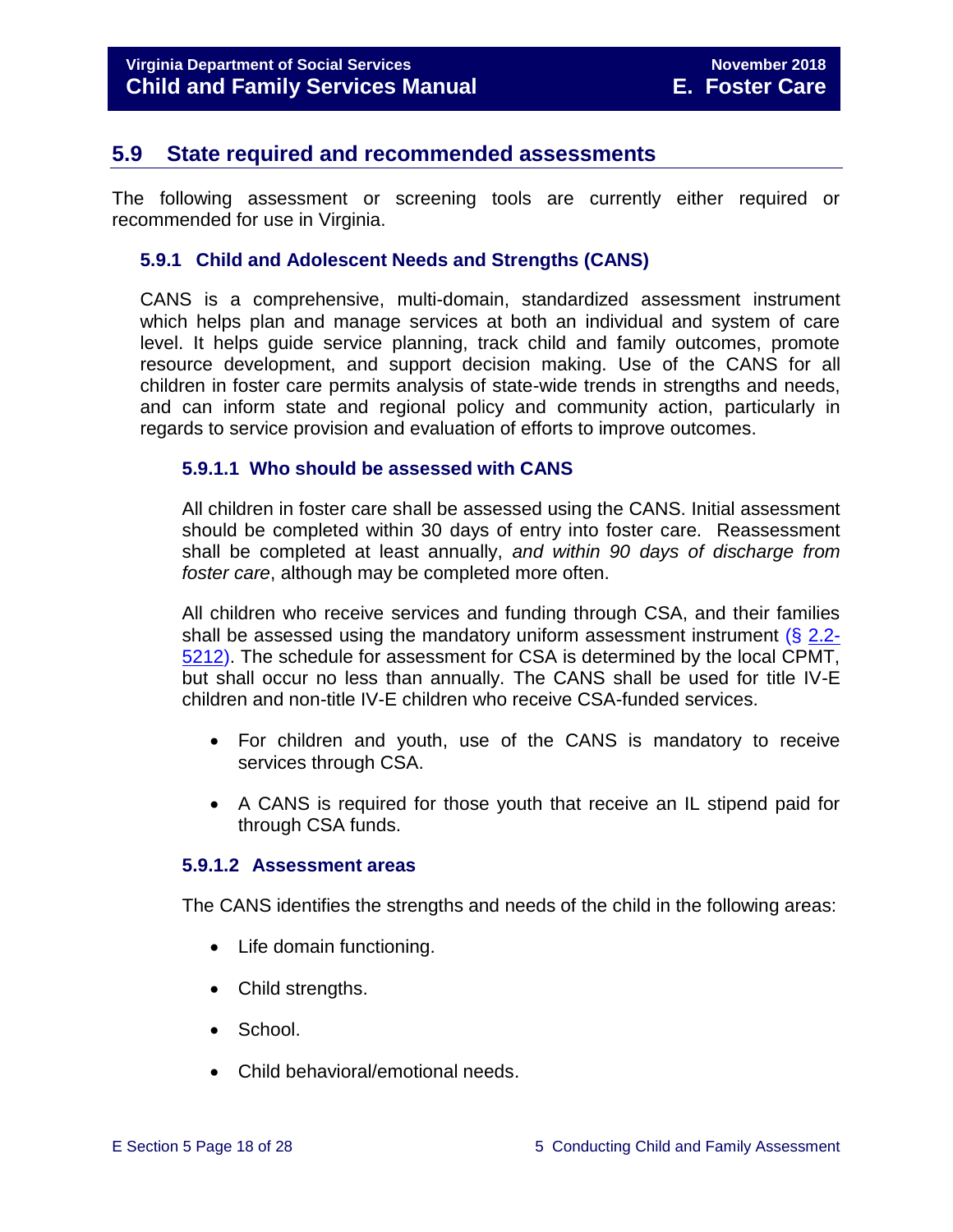- Child risk behaviors.
- For child welfare, the CANS includes the following areas:
	- An enhanced trauma module.
	- A new child welfare module.
	- The ability to rate multiple Planned Permanent Caregivers for a child to be used in concurrent planning and
	- New worker reports for service workers and supervisors to help assess progress and outcomes over time for children in foster care and their families on:
		- o Child trauma.
		- o Caregiver permanency indicators.
		- o Parent/guardian/caregiver protective factors and
		- o CANS domains.

It also identifies the strengths and needs of the family or caregiver:

- Current caregiver.
- Permanency planning caregiver strengths and needs.
- Residential treatment center.

Additional modules are available to assess specific situations, including:

- Developmental needs.
- Trauma.
- Substance use needs.
- Violence needs.
- Sexually aggressive behavior needs.
- Runaway needs.
- Juvenile justice needs.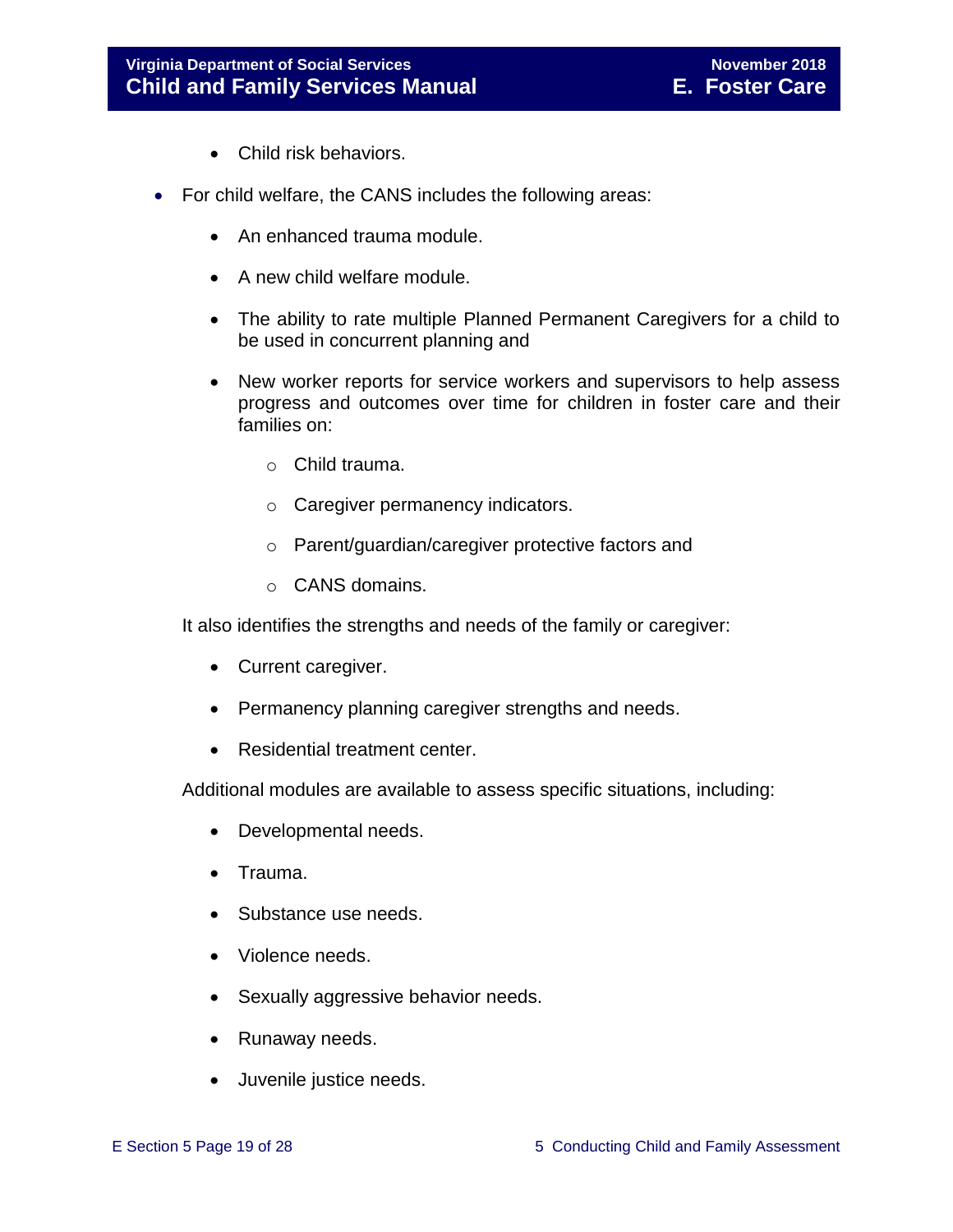• Fire setting needs.

#### <span id="page-19-0"></span>**5.9.1.3 CANS resources**

The CSA website provides:

- [Information on CANS, including policy, manuals, fact sheets, score](http://www.csa.virginia.gov/html/CANS/cans.cfm)  sheets, training, [and super users](http://www.csa.virginia.gov/html/CANS/cans.cfm)
- [CANS training and certification information](http://www.csa.virginia.gov/html/CANS/CANS_training.cfm)
- [CANS user manual and score sheets](http://www.csa.virginia.gov/html/CANS/cans_documents.cfm)
- [Frequency of CANS administration](http://www.csa.virginia.gov/html/CANS/CANS%20Policy.cfm)
- [CANVaS,](http://www.csa.virginia.gov/html/CANS/canvas.cfm) the web-based system for completing the CANS tool online.

#### <span id="page-19-1"></span>**5.9.2 Casey Life Skill Assessment (CLSA)**

CLSA is the state recommended assessment and planning tool for evaluating the life skills of all youth age 14 and older and all young adults in foster care. It is youthcentered, strength-based, and expert-focused in evaluating the independent living skills and needs of youth in foster care. (See Section 13.5 on Independent Living Needs Assessment in this chapter).

#### <span id="page-19-2"></span>**5.9.2.1 Frequency of administration**

The assessment should initially be administered:

- For youth in foster care, within 30 days after the youth's 14<sup>th</sup> birthday.
- For youth entering foster care after the age of 14, **within 30 days** after the youth's entry into the system.

The assessment should be re-administered every 12 months to youth 14 years and older.

#### <span id="page-19-3"></span>**5.9.2.2 Assessment areas**

The CLSA identifies the youth's strengths and needs in nine domains:

- Career planning.
- Communication.
- Daily living.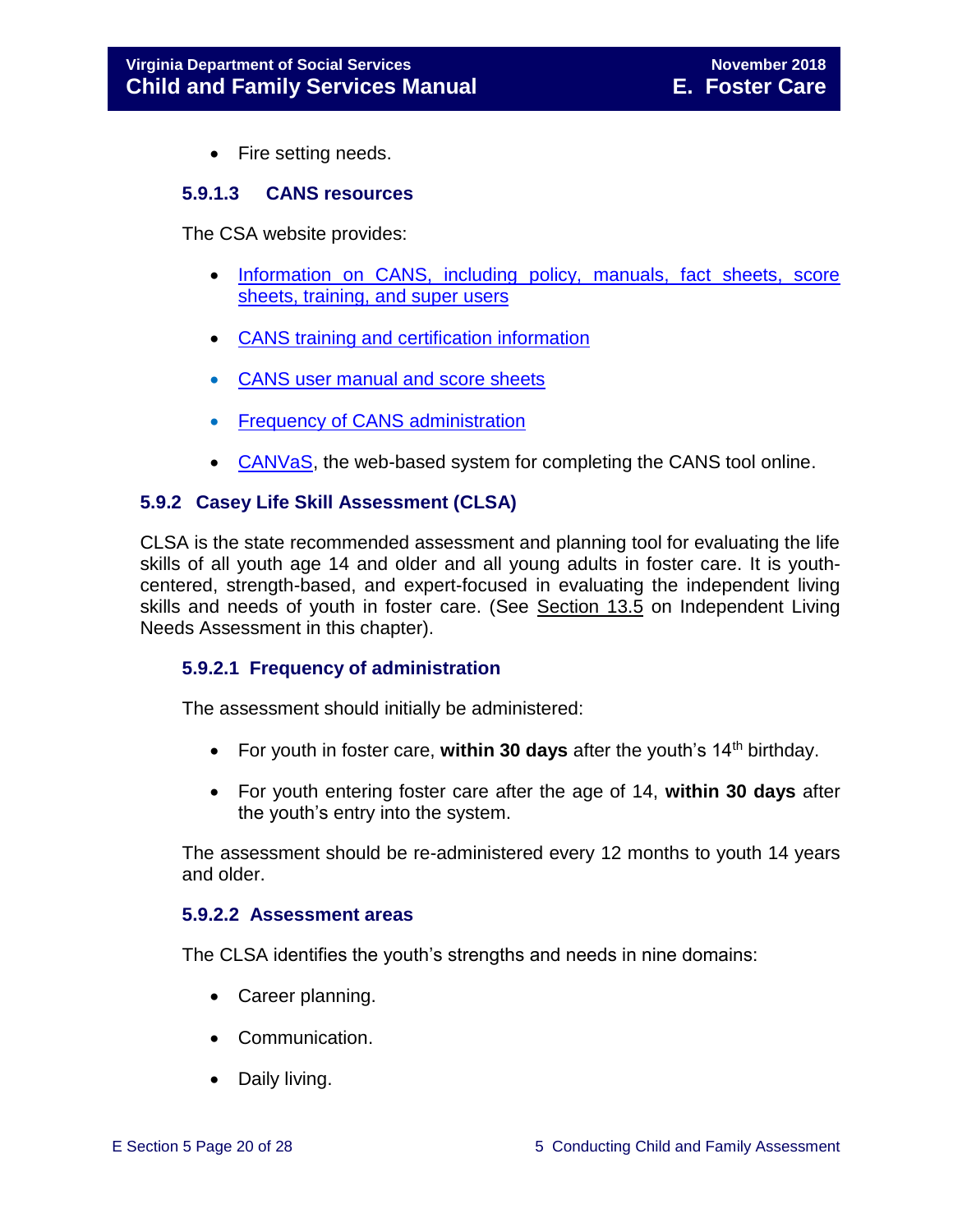- Home life.
- Housing and money management.
- Self care.
- Social relationships.
- Work life.
- Work and study skills.

Domain scores indicate areas of strength and opportunities for improvement.

#### <span id="page-20-0"></span>**5.9.2.3 Resources**

- The [Casey Life Skills Website](http://www.casey.org/Resources/Tools/cls/default.htm) provides a free suite of comprehensive online assessments, learning plans, and learning resources to help engage youth in developing life skills that are needed to exit foster care successfully.
- The [CLSA](http://lifeskills.casey.org/) is completed online and automatically scored within seconds. Tools are available in English, Spanish, and French.

#### <span id="page-20-1"></span>**5.9.3 Early Periodic Screening, Diagnosis, and Treatment (EPSDT)**

EPSDT is a comprehensive and preventive child health program for all individuals under age 21 and who are Medicaid eligible. EPSDT includes periodic screening, vision, dental, and hearing services. In addition, it provides any medically necessary health services listed at section 1905 (a) of the Social Security Act to correct and ameliorate physical and mental conditions, even if the service is not included under the state's Medicaid plan.

See the Virginia Department of Medical Assistance Services' (DMAS) website for:

- Information and resources on the **EPSDT** program in English and Spanish.
- **[EPSDT Program Fact Sheet.](http://www.dmas.virginia.gov/Content_atchs/mch/mch-epsdt_fs.pdf)**
- **[EPSDT English Brochure.](http://www.dmas.virginia.gov/Content_atchs/mch/mch-epsdt_breng.pdf)**
- The EPSPT manual on the [Provider Manuals](https://www.virginiamedicaid.dmas.virginia.gov/wps/portal/ProviderManual) website page.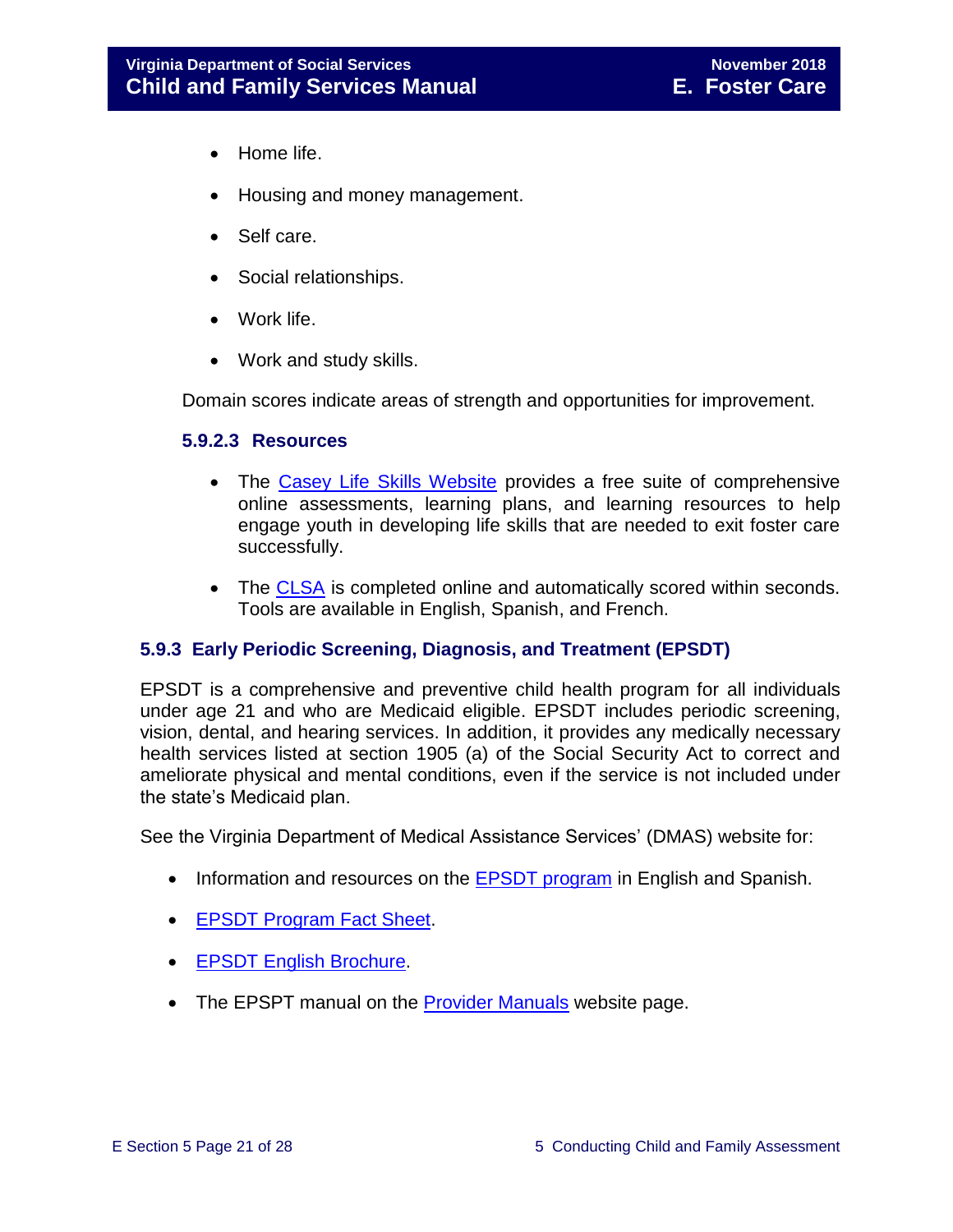#### <span id="page-21-0"></span>**5.9.3.1 When EPSDT screenings shall be conducted**

The service worker shall ensure EPSDT screenings are provided for the child. EPSDT screening services are covered by the managed care organization (MCO) for members who are enrolled with an MCO. When the child is not covered by Medicaid, the service worker shall ensure the child receives the same screenings. See [Section 12.11.2](file://///Vaultcelerra.co.dss.state.va.us/Workgroup/Family_Services/DFS%20Child%20and%20Family%20Services%20Manual/E.%20Foster%20Care/Foster%20Care%20June%202017/section_12_identifying_services_to_be_provided.draft.docx) Medical Care and treatment to be provided to a child in foster care for additional information.

#### <span id="page-21-1"></span>**5.9.4 Assessment by managed care organization**

When the child is enrolled in managed care, the managed care organization shall make a best effort to conduct an assessment within 60 calendar days of enrollment and every two (2) years thereafter. An assessment should include review of physician, hospital, and pharmacy utilization, providing referral policies and procedures for providers or, where applicable, authorized persons, to make referrals of assessment candidates and for members to self-refer for a needs assessment (Virginia Department of Medical Assistance Services' contract with managed care organizations).

#### <span id="page-21-2"></span>**5.9.5 Best interest determination for school placement**

Federal and state law require that the LDSS and local school divisions work together to determine the best interest of children in foster care for school placement and to ensure educational stability for the children. Children in foster care should remain in the same school in which they were enrolled at the time of placement, or if this is not in the children's best interests, immediately enroll them in a new school.

The VDSS and the Virginia Department of Education have developed joint guidance and a joint tool to assist the LDSS service worker and the school representative in determining the child's best interest for school placement. The form provides a series of questions that should be considered during the determination process.

The determination of the child's best interests for school placement by the LDSS and the local school, in consultation with the child and other key partners, should be made as quickly as possible (e.g., **within three (3) business days**) after the service worker has notified the child's current school of the placement decision.

For more information on determining the child's best interest for school placement, see [Section](file://///Vaultcelerra.co.dss.state.va.us/Workgroup/Family_Services/DFS%20Child%20and%20Family%20Services%20Manual/E.%20Foster%20Care/Foster%20Care%20June%202017/section_12_identifying_services_to_be_provided.draft.docx) 12.12.1 of this chapter.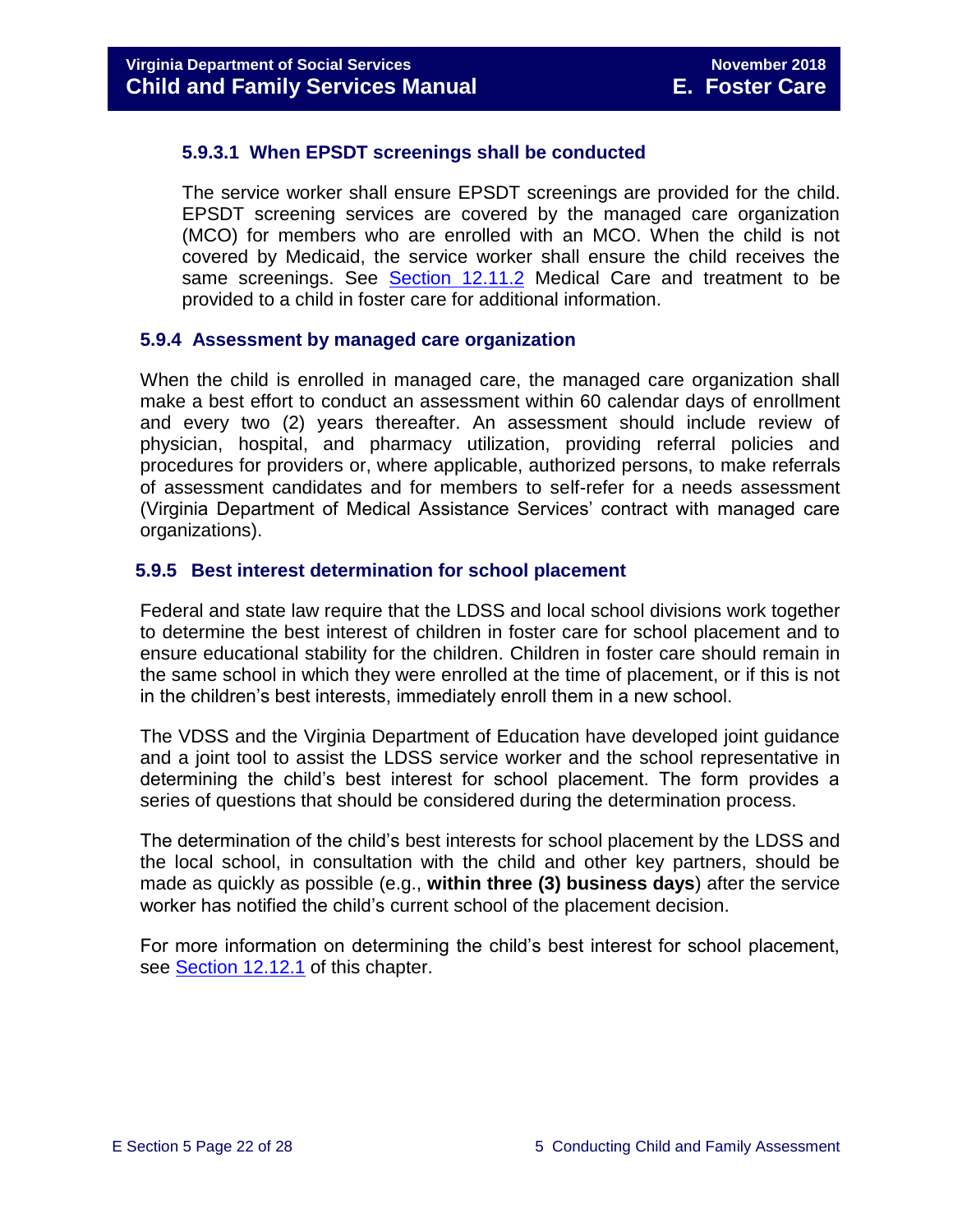# <span id="page-22-0"></span>**5.10 Documenting the assessment**

Documenting the assessment process and findings is important for permanency planning, developing and implementing services, and monitoring and evaluating progress. Documentation provides essential information for sharing with the child and family, the court, and service providers. It also provides an important vehicle for ensuring continuity in implementation, particularly when service workers change.

All information gathered during the assessment process shall be documented in the assessment screens in OASIS. Supporting documents (e.g., psychological and other clinical assessments; social work reports) shall be maintained in the paper case file for use throughout the child's involvement with the child welfare system.

# <span id="page-22-1"></span>**5.11 Additional resources**

- The [National Child Traumatic Stress Network](http://www.nctsn.org/) has a comprehensive website that provides many resources on trauma to help children, parents, caregivers, professionals, and others. It also includes a section on resources for the [child](http://www.nctsn.org/resources/topics/child-welfare-system)  [welfare system.](http://www.nctsn.org/resources/topics/child-welfare-system)
- [Tri-Agency Letter on Trauma Informed Treatment](http://www.medicaid.gov/Federal-Policy-Guidance/Downloads/SMD-13-07-11.pdf) dated July 11, 2012 from the United States Department of Health and Human Services' Administration for Children and Families (ACF), Centers for Medicare & Medicaid Services (CMS) and Substance Abuse and Mental Health Services Administration (SAMHSA) provides information and guidance around developing a trauma informed system.
- "Comprehensive [Family Assessment Guidelines for Child Welfare."](http://www.acf.hhs.gov/sites/default/files/cb/family_assessment.pdf) United States Health and Human Services, Administration for Children and Families, describes a comprehensive family assessment in child welfare.
- Additional information about trauma symptoms:
	- $\circ$  As the child gets older the symptoms of both trauma and mental health increase (see following chart).

#### **Overlap of Trauma and Mental Health Symptoms**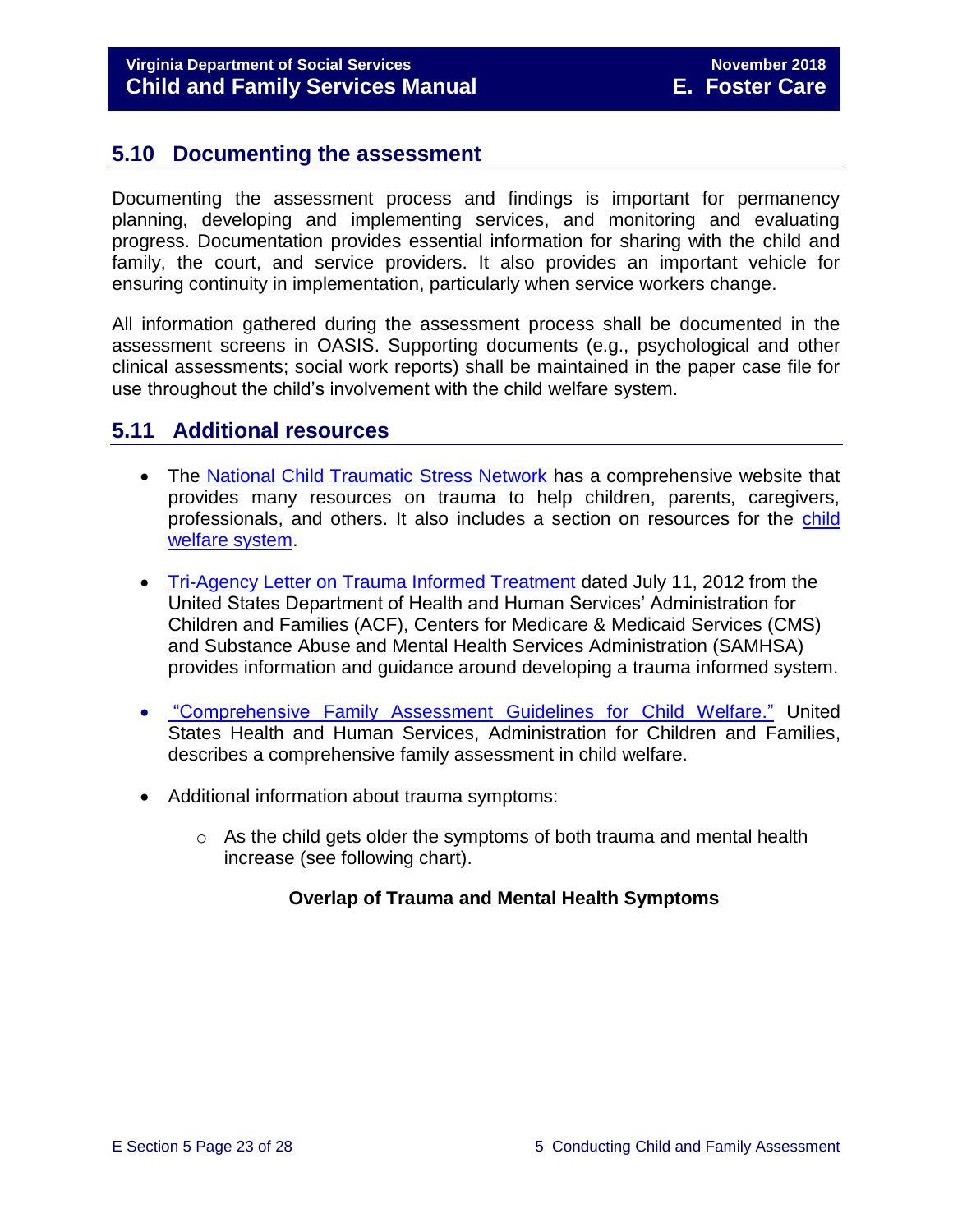### **Virginia Department of Social Services November 2018 Child and Family Services Manual E. Foster Care**



(Griffin, McClelland, Holzberg, Stolbach, Maj, & Kisiel , 2012) Observable indicators of traumatic stress may include challenges in:

#### **Biobehavioral functioning.**

- o Unexplained physical symptoms such as stomach or headaches and fatigue.
- o Poor impulse control and impulsive behavior.
- o Over or under active sensory responses (e.g. high sensitivity to noise, low awareness of pain).
- o Hypersensitivity to physical contact.
- o Hyper physical arousal (e.g., constant physical activity).
- o Underarousal (e.g., lack of movement and facial expressions, slowed walking and talking.)
- o Problems with movement, coordination, and balance. Excessive body movements, excessive and chronic silly behavior.
- o Nightmares, flashbacks, intense reliving, or distressing recollections of the trauma.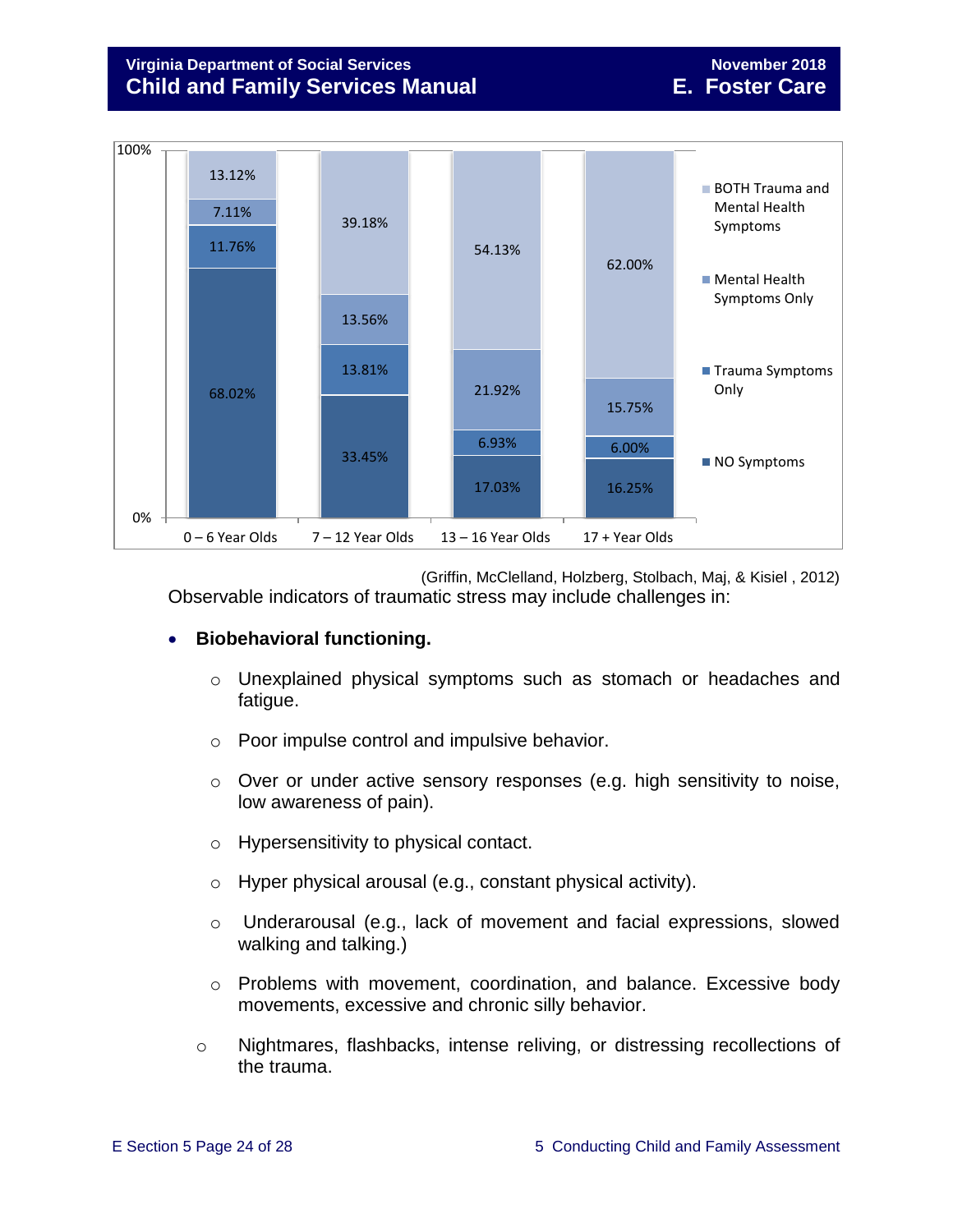- o Hypervigilance or exaggerated startle response.
- $\circ$  Exaggerated emotional and physical reactions to reminders of the event.
- o Dissociation: frequent daydreaming or trance-like behavior, spacing or blanking out, amnesia-like states, loss of "time," forgetfulness, avoidance, detachment, feeling emotionally detached or depersonalized as if "observing" something happening to self, withdrawing from the outside world.
- o Refusal to eat, eating disturbances.
- o Difficulty falling or staying asleep.
- o Bedwetting. Wetting/soiling pants after having achieved previous bowel and bladder control
- o Developmental delays, often of more than 4 years.
- o Increased medical problems.
- **Attachment.**
	- o Delays in social and emotional development.
	- o Difficulty with physical or emotional boundaries with others.
	- o Socially isolated.
	- o Difficulty trusting others; suspicious.
	- o Difficulty relating to and empathizing with others.
	- o Underlying fear of getting close.
	- o Lack of eye contact.
	- $\circ$  Anxious or clingy behavior in the absence of obvious cues of danger.
	- o Push-pull response to relationships (e.g. intense likes and dislikes without good reason).
	- o Dismisses, avoids, or detaches intentionally from others.
	- Difficulties in interpersonal relationships.

#### **Cognitive development.**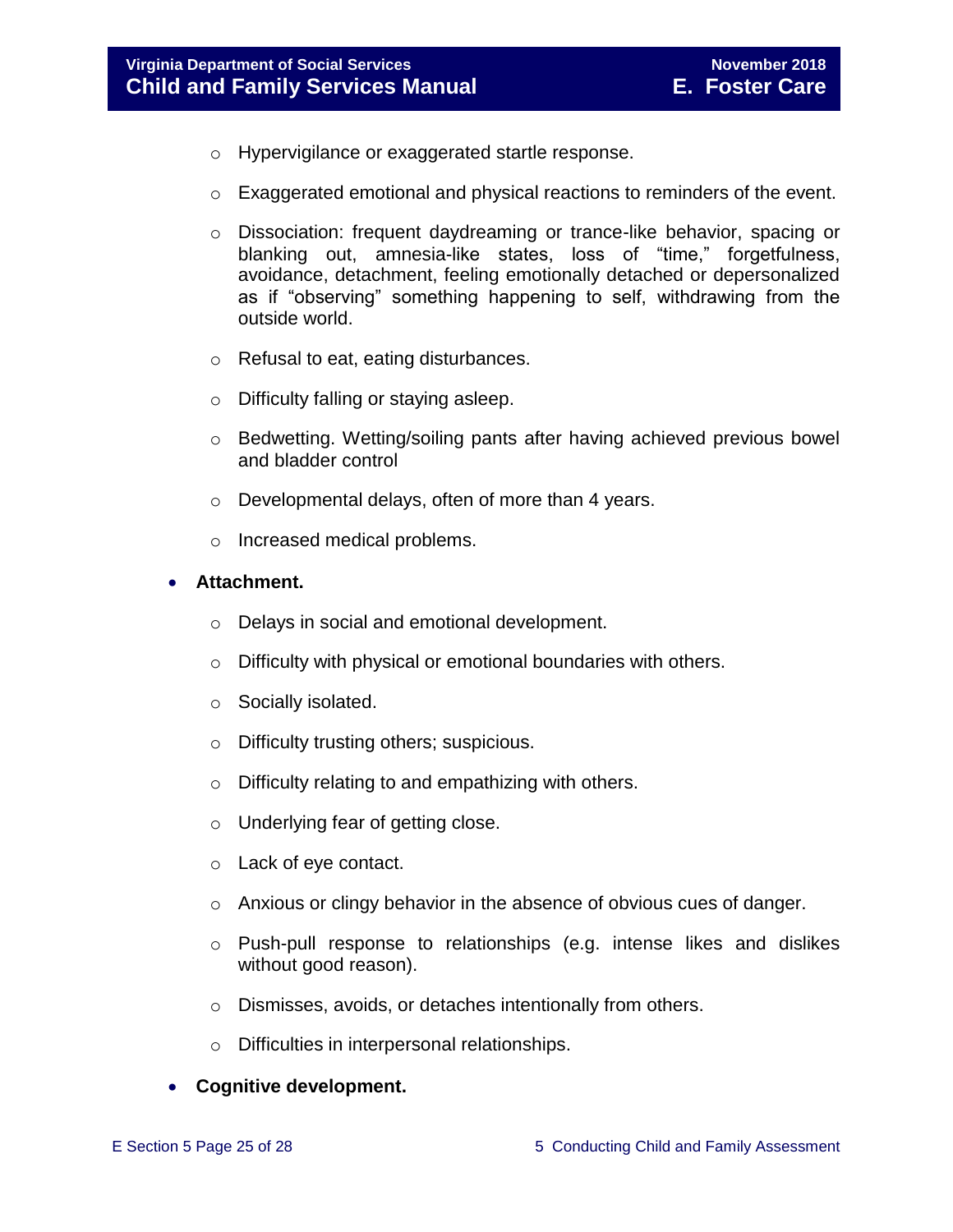- o Distorted cause and effect thinking.
- o Perceptual errors, often misreading situations and thus appearing paranoid.
- o Hyperactivity: difficulty paying attention or concentrating, forgetful in daily activities, extreme distraction, difficulty focusing on and completing tasks.
- o Problem processing information.
- o Difficulty planning and anticipating.
- o Learning difficulties.
- o Problem with language development.
- o Difficulty in progressing and succeeding in school.
- o Impaired memory, unable to recall important aspects of the trauma.

#### **•** Behavior.

- o Excessive crying.
- o Excessive compliance.
- o Outbursts of anger.
- o Severe, frequent tantrums.
- o Inability to manage behavior in all arenas.
- o Intentional misbehavior.
- o Defiance, arguing.
- o Self-destructive behavior.
- o Running away.
- o Substance abuse.
- o Destruction of property.
- o Aggressive behavior.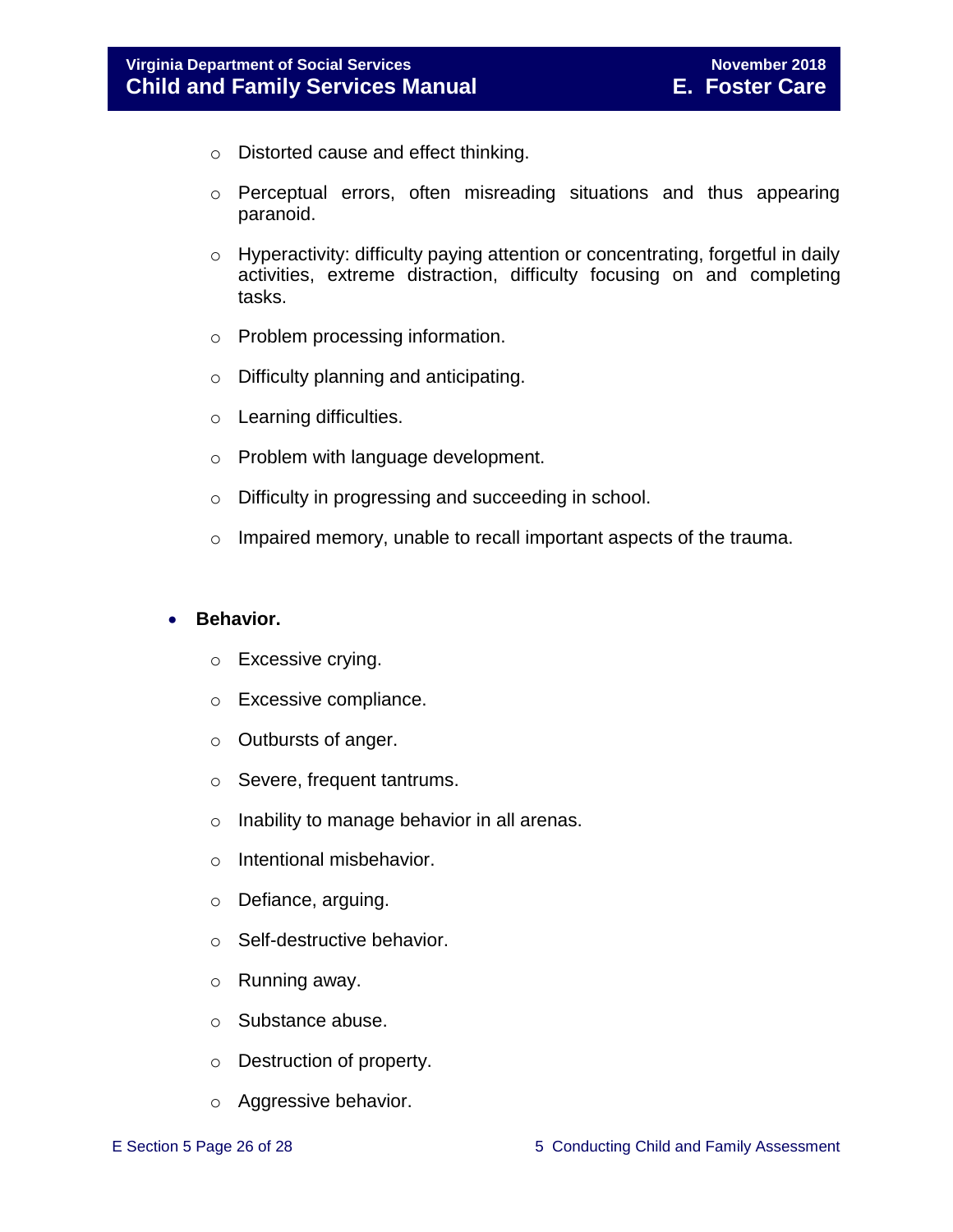- o Sexual acting out.
- $\circ$  Inability to shift from feeling to thinking.
- o Absence of cause and effect thinking.
- o Poor problem solving skills.
- o Unable to learn from consequences.

#### **Affect and mood regulation.**

- o Mood swings, rapid shifts in emotions (e.g., from sadness to irritability to anxiety).
- o Jumpy, irritable, outbursts of anger.
- o Emotional numbing, blunted or flat emotions, difficulty experiencing intense emotions.
- o Profound sadness.
- o Diminished interest or participation in significant activities.
- o Lack of eye contact.
- $\circ$  No or few expressions of joy.
- o Avoiding feelings or unable to have loving feelings.
- o Lethargy, loss of motivation.
- o Suicidal ideation.
- o Difficulty describing emotions and internal experiences.
- o Difficulty managing emotions.
- o Difficulty communicating needs.
- o Shame and guilt.
- o Feelings of anxiety, fear, hopelessness.

#### **Self and world concept**.

o Internal and external lack of feeling safe.